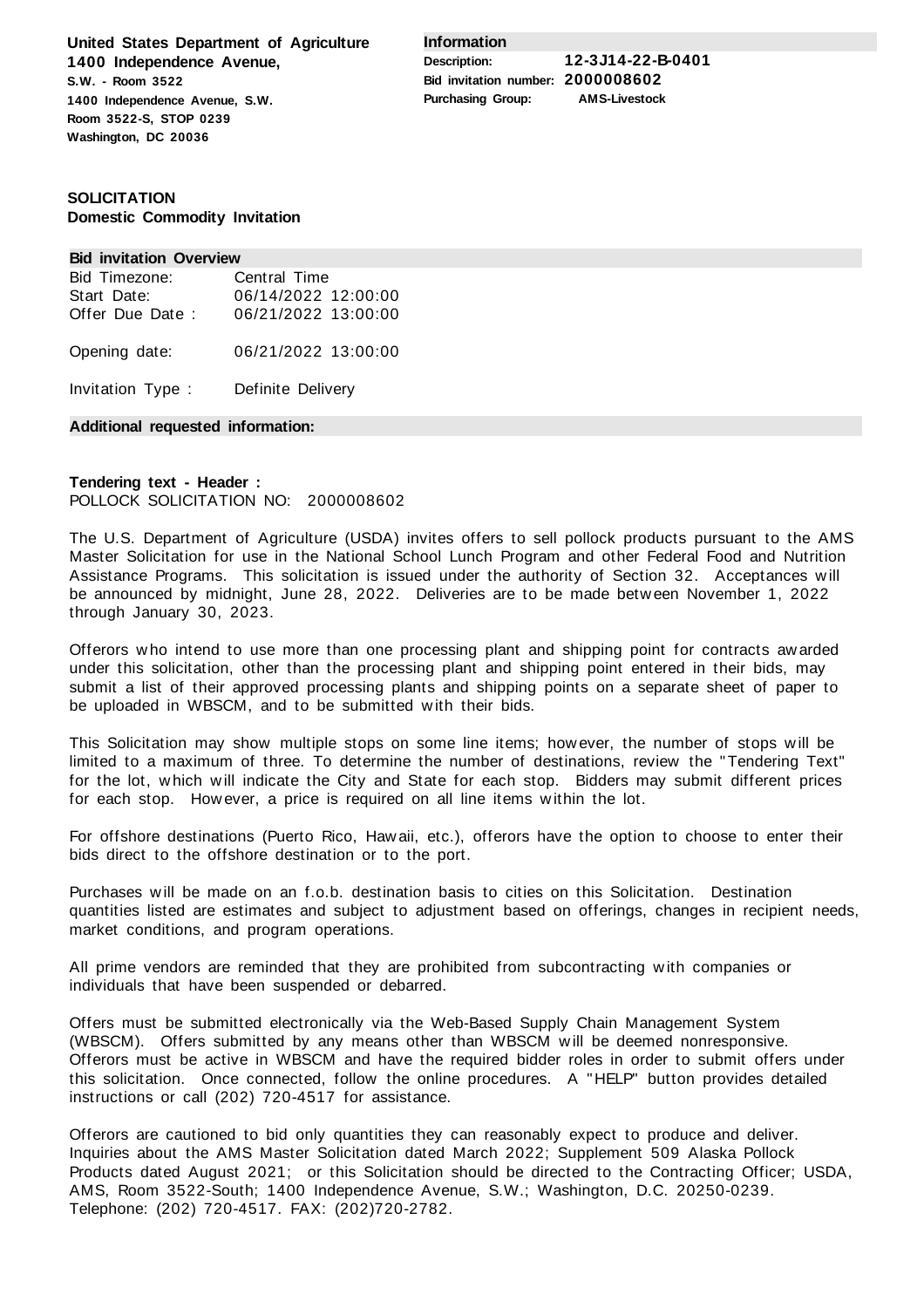| <b>SOLICITATION</b>                  | Information                                              |                   |
|--------------------------------------|----------------------------------------------------------|-------------------|
| <b>Domestic Commodity Invitation</b> | <b>Description:</b><br>Bid invitation number: 2000008602 | 12-3J14-22-B-0401 |

---------------------

The USDA prohibits discrimination against its customers, employees, and applicants for employment on the bases of race, color, national origin, age, disability, sex, gender identity, religion, reprisal and where applicable, political beliefs, marital status, familial or parental status, sexual orientation, or all or part of an individual's income is derived from many public assistance program, or protected genetic information in employment or in any program or activity conducted or funded by the Department. (Not all prohibited bases will apply to all programs and/ or employment activities.) To file a complaint of discrimination, write: USDA, Office of the Assistant Secretary for Civil Rights, Office of Adjudication 1400 Independence Avenue, S.W., Washington, D.C.20250-9410, or call (866) 632-9992 (Toll-free Customer Service), (800) 877-8339 (Local or Federal relay), (866) 677-8642 (Relay voice users).

### **See attached documents:**

- 1 . GS1 Certification
- 2 . Supplement 509 Alaska Pollock Products -- August 2021
- 3 . AMS Master Solicitation CP March 2022

## **Attributes :**

OFFEROR CERTIFIES THAT THE OFFER IS MADE SUBJECT TO THE MASTER SOLICITATION; COMMODITY SUPPLEMENT AND/OR SPECIFICATION(S); THIS SOLICITATION; THE AGRICULTURE ACQUISITION REGULATIONS (AGAR) AND THE FEDERAL ACQUISITION REGULATIONS (FAR). Timely performance: Offeror and any subcontractor have completed required performance of any USDA contract prior to this bid opening.

Permitted values: - Have been delivered

- Have not been delivered
- Have not been delivered, but the Offeror has notified the Contracting Officer
- There are no existing contracts/purchase orders

OFFEROR REQUESTS HUBZONE SMALL BUSINESS PRICE EVALUATION PREFERENCE. APPLIES ONLY TO FIRMS CERTIFIED IN THE SMALL BUSINESS ADMINISTRATION#S HUBZONE PROGRAM (FAR SUBPART 19.13).MUST BE THE MANUFACTURER/PRODUCER OF THE PRODUCT TO RECEIVE A PRICE PREFERENCE

Furnish name, title, phone number, fax number, and e-mail address of person submitting this bid (must be an officer of the company or a person authorized to execute contracts/purchase orders on behalf of the bidder).

IS THE OFFEROR AN ENTITY THAT HAS FILED ARTICLES OF INCORPORATION IN ONE OF THE FIFTY STATES, THE DISTRICT OF COLUMBIA, OR THE VARIOUS TERRITORIES OF THE UNITED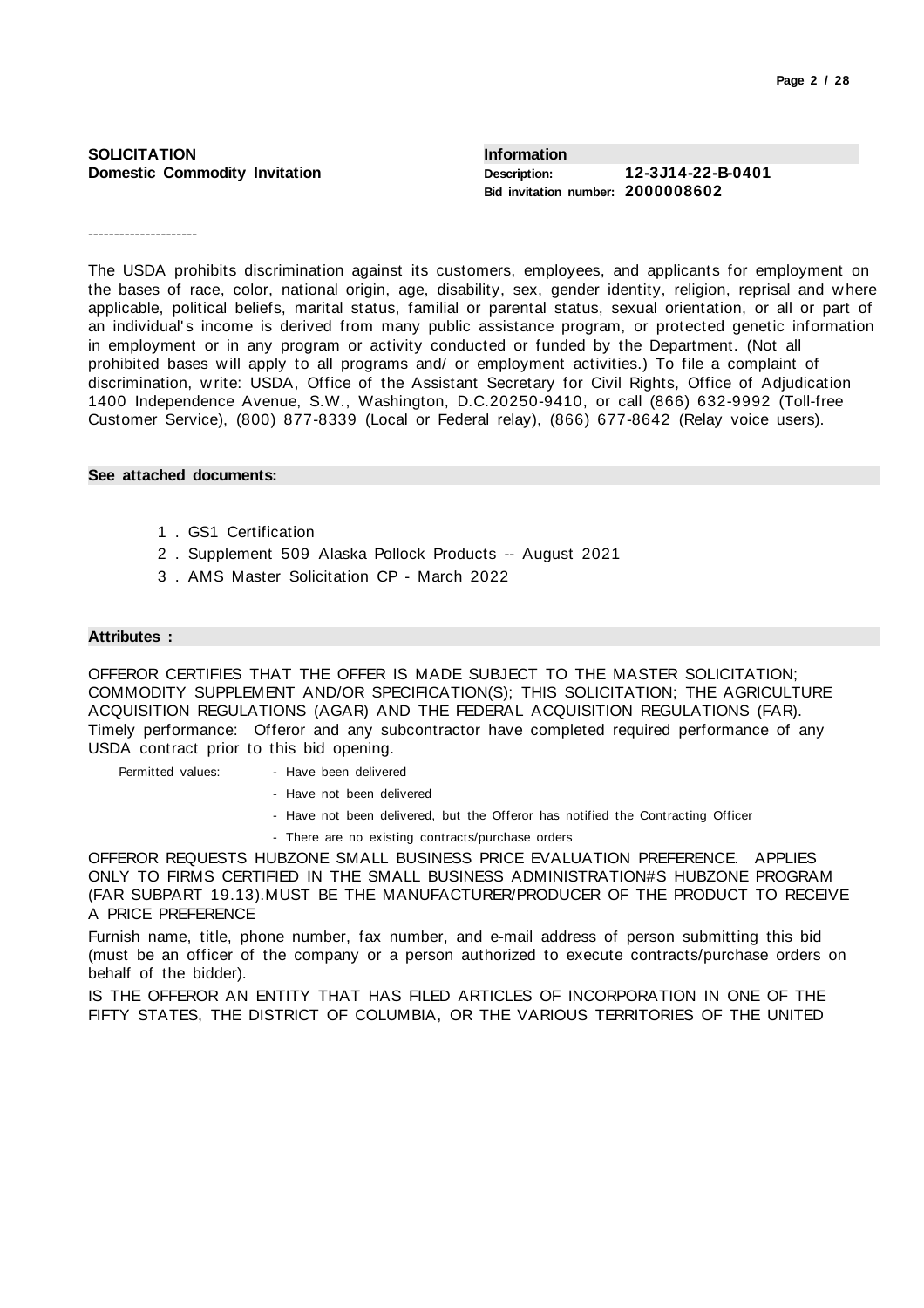| Page 3 / 28 |  |  |  |
|-------------|--|--|--|
|-------------|--|--|--|

| <b>SOLICITATION</b>                  | <b>Information</b>                |                   |
|--------------------------------------|-----------------------------------|-------------------|
| <b>Domestic Commodity Invitation</b> | Description:                      | 12-3J14-22-B-0401 |
|                                      | Bid invitation number: 2000008602 |                   |

STATES? YOU MUST ANSWER THE NEXT 3 QUESTIONS IF THE ANSWER FOR THIS QUESTION IS YES.

HAS THE OFFEROR BEEN CONVICTED OF A FELONY CRIMINAL VIOLATION UNDER FEDERAL OR STATE LAW IN THE 24 MONTHS PRECEDING THE DATE OF OFFER?

HAS THE OFFEROR HAD ANY OFFICER OR AGENT OF OFFEROR CONVICTED OF A FELONY CRIMINAL VIOLATION FOR ACTIONS TAKEN ON BEHALF OF OFFEROR UNDER FEDERAL OR STATE LAW IN THE 24 MONTHS PRECEDING THE DATE OF OFFER?

DOES THE OFFEROR HAVE ANY UNPAID FEDERAL TAX LIABILITY ASSESSED, WHICH ALL JUDICIAL AND ADMINISTRATIVE REMEDIES HAVE BEEN EXHAUSTED/LAPSED, THAT IS NOT BEING PAID IN A TIMELY MANNER PURSUANT TO AGREEMENT WITH THE AUTHORITY RESPONSIBLE FOR COLLECTING IT?

Offeror acknowledges receipt of the amendment(s) to the solicitation. Select N/A if no amendment was issued to the solicitation.

Permitted values: - Yes - No - N/A

**Bid invitation Item details**

The offeror has reviewed the List of Required Products for GS1 Global Data Synchronization Network (GDSN) Reporting. Please see attached GS1 attribute question.

|    |     | Bid invitation Item details |                                                            |                       |       |                         |           |
|----|-----|-----------------------------|------------------------------------------------------------|-----------------------|-------|-------------------------|-----------|
|    |     |                             | <b>Item Material Description</b>                           | <b>Required by</b>    |       | <b>ZipCode Quantity</b> |           |
| 10 |     | FISH, FROZEN                |                                                            |                       |       |                         |           |
|    |     |                             | 20 FISH AK PLCK FILLETS FRZ PKG-20/2 LB                    |                       |       |                         |           |
|    |     |                             | <b>30 WALLINGFORD CT</b>                                   |                       |       |                         |           |
|    | 40  | 110345                      | FISH AK PLCK FILLETS FRZ PKG-20/2 LB                       | 01/16/2023-01/31/2023 | 06492 | 38,000.000              | LB        |
|    | 50  |                             | OAKLAND PARK FL                                            |                       |       |                         |           |
|    | 60  | 110345                      | FISH AK PLCK FILLETS FRZ PKG-20/2 LB                       | 11/01/2022-11/15/2022 | 33334 | 38,000.000              | <b>LB</b> |
|    | 70  | <b>ORLANDO FL</b>           |                                                            |                       |       |                         |           |
|    | 80  | 110345                      | FISH AK PLCK FILLETS FRZ PKG-20/2 LB 11/01/2022-11/15/2022 |                       | 32805 | 38,000.000              | <b>LB</b> |
|    |     | 90 BRONX NY                 |                                                            |                       |       |                         |           |
|    | 100 | 110345                      | FISH AK PLCK FILLETS FRZ PKG-20/2 LB                       | 01/01/2023-01/15/2023 | 10474 | 38,000.000              | <b>LB</b> |
|    |     | 110 LATHAM NY               |                                                            |                       |       |                         |           |
|    |     | 120 110345                  | FISH AK PLCK FILLETS FRZ PKG-20/2 LB                       | 11/01/2022-11/15/2022 | 12110 | 38,000.000              | <b>LB</b> |
|    |     |                             | 130 OFFSHORE: CAROLINA PR                                  |                       |       |                         |           |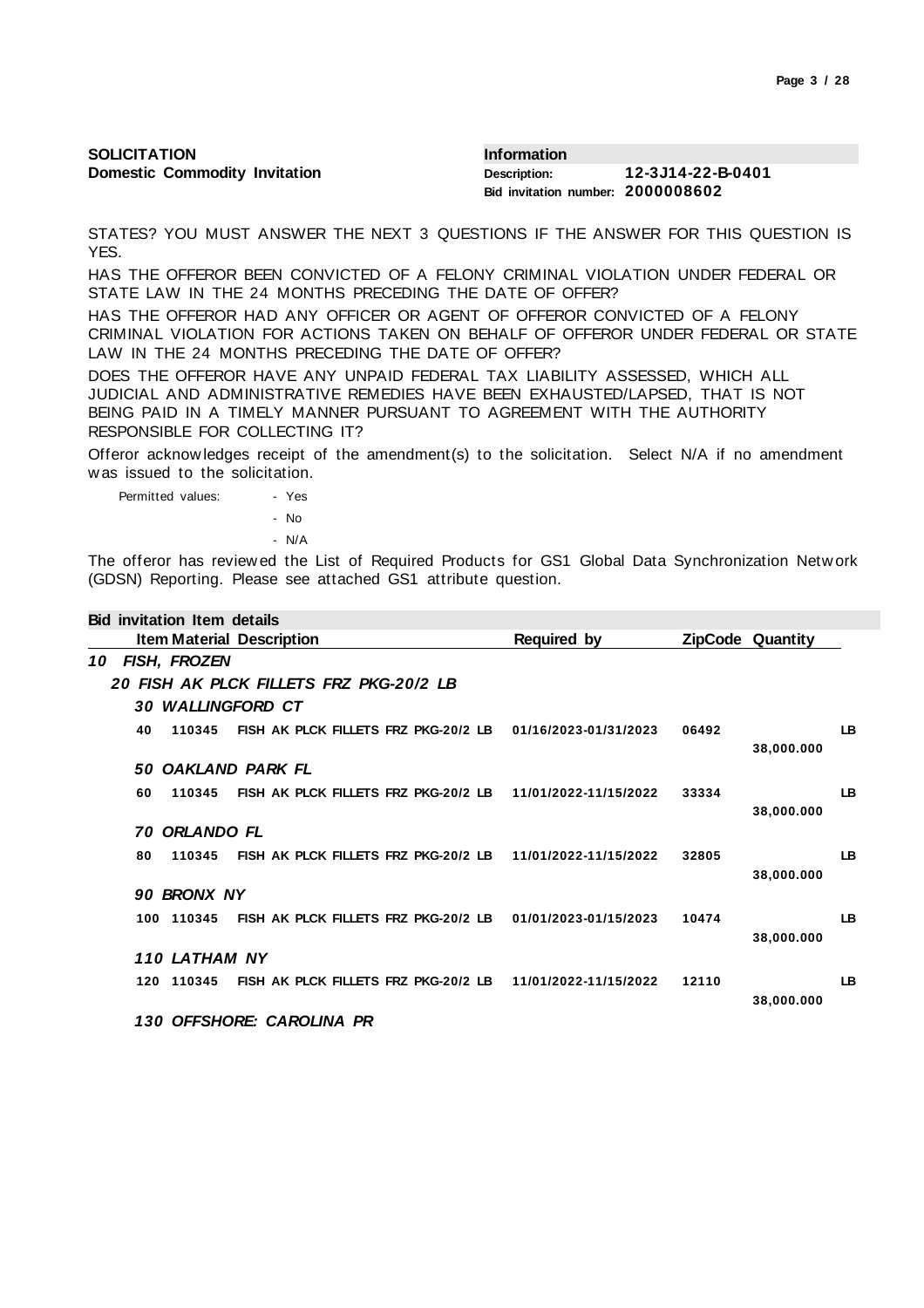| <b>SOLICITATION</b> |            |                                                                                          | <b>Information</b>                |                   |                         |     |
|---------------------|------------|------------------------------------------------------------------------------------------|-----------------------------------|-------------------|-------------------------|-----|
|                     |            | <b>Domestic Commodity Invitation</b>                                                     | <b>Description:</b>               | 12-3J14-22-B-0401 |                         |     |
|                     |            |                                                                                          | Bid invitation number: 2000008602 |                   |                         |     |
|                     |            | <b>Item Material Description</b>                                                         | <b>Required by</b>                |                   | <b>ZipCode Quantity</b> |     |
|                     | 140 110345 | FISH AK PLCK FILLETS FRZ PKG-20/2 LB                                                     | 11/01/2022-11/15/2022             | 00982             | 76,000.000              | LВ  |
|                     |            | 150 OFFSHORE: VEGA BAJA PR                                                               |                                   |                   |                         |     |
|                     | 160 110345 | FISH AK PLCK FILLETS FRZ PKG-20/2 LB                                                     | 01/16/2023-01/31/2023             | 00693             | 76,000.000              | LB  |
|                     |            | 170 LOT: 5064450 FIFE WA / SEATTLE WA /                                                  |                                   |                   |                         |     |
|                     | 180 110345 | FISH AK PLCK FILLETS FRZ PKG-20/2 LB                                                     | 01/01/2023-01/15/2023             | 98424             | 19,000.000              | LB  |
|                     | 190 110345 | FISH AK PLCK FILLETS FRZ PKG-20/2 LB                                                     | 01/01/2023-01/15/2023             | 98108             | 19,000.000              | LB  |
|                     |            | 200 LOT: 8121286 ELIZABETHTOWN KY / LEXIN                                                |                                   |                   |                         |     |
|                     |            | Tendering text - Item: LOT: 8121286 ELIZABETHTOWN KY / LEXINGTON KY /<br>LOUISVILLE KY / |                                   |                   |                         |     |
|                     | 210 110345 | FISH AK PLCK FILLETS FRZ PKG-20/2 LB                                                     | 11/16/2022-11/30/2022             | 42701             | 12,640.000              | LВ  |
|                     | 220 110345 | FISH AK PLCK FILLETS FRZ PKG-20/2 LB                                                     | 11/16/2022-11/30/2022             | 40511             | 12,720.000              | LB  |
|                     | 230 110345 | FISH AK PLCK FILLETS FRZ PKG-20/2 LB                                                     | 11/16/2022-11/30/2022             | 40228             | 12,640.000              | LB  |
|                     |            | 240 LOT: 42363941 WASHINGTON DC                                                          |                                   |                   |                         |     |
|                     | 250 110345 | FISH AK PLCK FILLETS FRZ PKG-20/2 LB                                                     | 01/16/2023-01/31/2023             | 20017             | 22,800.000              | LB  |
|                     | 260 110345 | FISH AK PLCK FILLETS FRZ PKG-20/2 LB                                                     | 01/16/2023-01/31/2023             | 20017             | 15,200.000              | LB  |
|                     |            | 270 LOT: 169752844 PHILADELPHIA PA                                                       |                                   |                   |                         |     |
|                     | 280 110345 | FISH AK PLCK FILLETS FRZ PKG-20/2 LB                                                     | 01/01/2023-01/15/2023             | 19122             | 19,000.000              | LB  |
|                     | 290 110345 | FISH AK PLCK FILLETS FRZ PKG-20/2 LB                                                     | 01/01/2023-01/15/2023             | 19129             |                         | LB  |
|                     |            | 300 LOT: 172317306 SEATTLE WA / TACOMA WA /                                              |                                   |                   | 19,000.000              |     |
|                     |            |                                                                                          |                                   |                   |                         |     |
|                     | 310 110345 | FISH AK PLCK FILLETS FRZ PKG-20/2 LB                                                     | 01/01/2023-01/15/2023             | 98108             | 29,320.000              | LB  |
|                     | 320 110345 | FISH AK PLCK FILLETS FRZ PKG-20/2 LB                                                     | 01/01/2023-01/15/2023             | 98499             | 8,680.000               | LB. |
|                     |            | 330 LOT: 186310406 PHILADELPHIA PA / WILL                                                |                                   |                   |                         |     |
|                     |            | Tendering text - Item: LOT: 186310406 PHILADELPHIA PA / WILLIAMSPORT PA /                |                                   |                   |                         |     |
|                     |            | 340 110345 FISH AK PLCK FILLETS FRZ PKG-20/2 LB 01/16/2023-01/31/2023                    |                                   | 19129             |                         | LB  |

**19,000.000**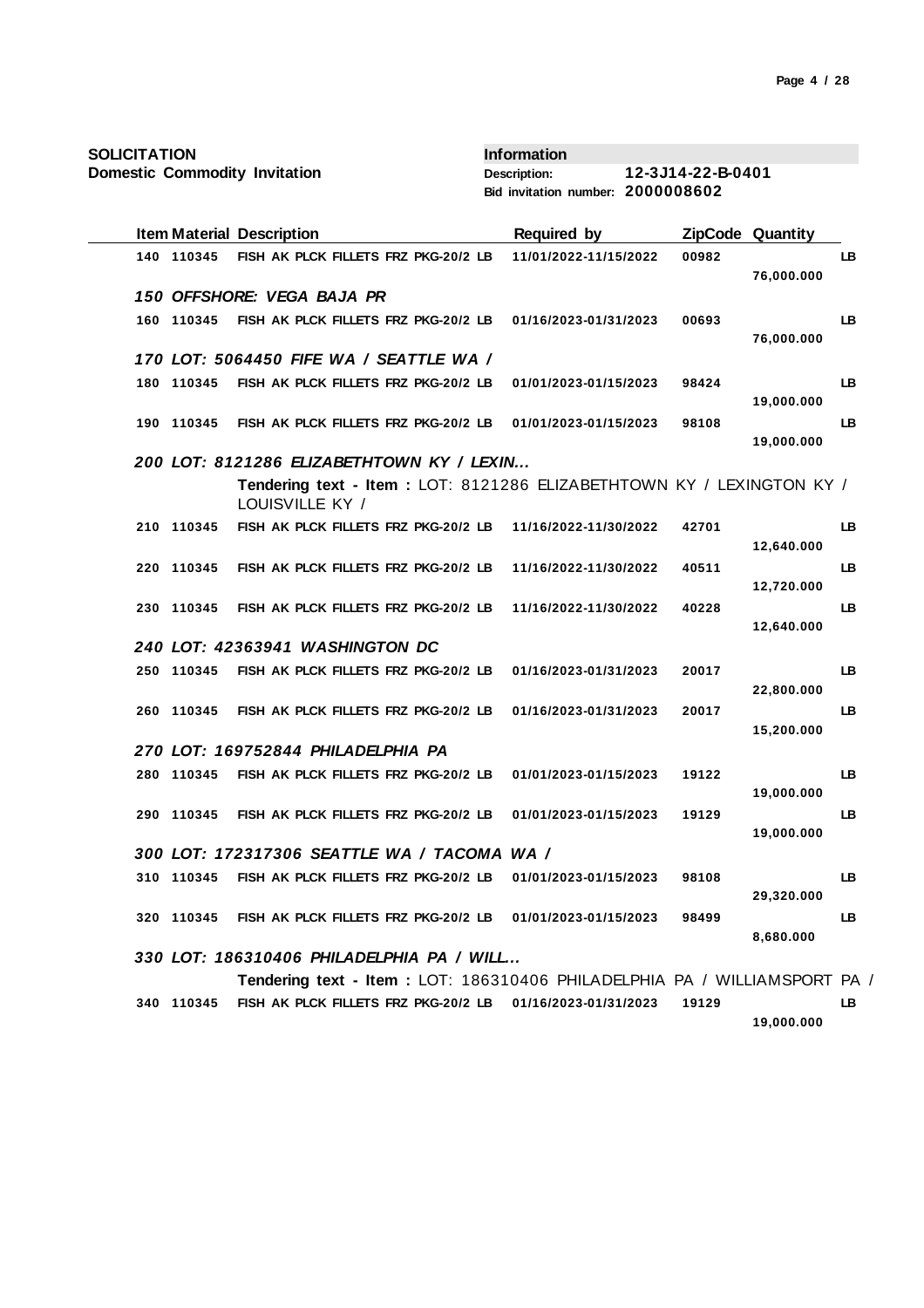| <b>SOLICITATION</b>                                                      | <b>Information</b>                |                           |
|--------------------------------------------------------------------------|-----------------------------------|---------------------------|
| <b>Domestic Commodity Invitation</b>                                     | <b>Description:</b>               | 12-3J14-22-B-0401         |
|                                                                          | Bid invitation number: 2000008602 |                           |
| <b>Item Material Description</b>                                         | <b>Required by</b>                | <b>ZipCode Quantity</b>   |
| 350 110345<br>FISH AK PLCK FILLETS FRZ PKG-20/2 LB                       | 01/16/2023-01/31/2023             | 17701<br>LB               |
|                                                                          |                                   | 19,000.000                |
| 360 LOT: 227742245 ERIE PA / PITTSBURGH PA /                             |                                   |                           |
| 370 110345<br>FISH AK PLCK FILLETS FRZ PKG-20/2 LB                       | 12/01/2022-12/15/2022             | LB<br>16501               |
|                                                                          |                                   | 19,000.000                |
| 380 110345<br>FISH AK PLCK FILLETS FRZ PKG-20/2 LB 12/01/2022-12/15/2022 |                                   | LB<br>15201<br>19,000.000 |
| 390 LOT: 254057027 BATESVILLE MS / JACKSO                                |                                   |                           |
| Tendering text - Item: LOT: 254057027 BATESVILLE MS / JACKSON MS /       |                                   |                           |
| FISH AK PLCK FILLETS FRZ PKG-20/2 LB 12/16/2022-12/31/2022<br>400 110345 |                                   | 38606<br>LB.              |
|                                                                          |                                   | 9,520.000                 |
| FISH AK PLCK FILLETS FRZ PKG-20/2 LB<br>410 110345                       | 12/16/2022-12/31/2022             | 39201<br>LB               |
|                                                                          |                                   | 28,480.000                |
| 420 LOT: 277754615 DELMONT PA / PITTSBURG                                |                                   |                           |
| Tendering text - Item : LOT: 277754615 DELMONT PA / PITTSBURGH PA /      |                                   |                           |
| FISH AK PLCK FILLETS FRZ PKG-20/2 LB<br>430 110345                       | 11/01/2022-11/15/2022             | 15626<br>LB               |
|                                                                          |                                   | 19,000.000                |
| FISH AK PLCK FILLETS FRZ PKG-20/2 LB<br>440 110345                       | 11/01/2022-11/15/2022             | 15201<br>LB               |
| 450 LOT: 381057547 MONTGOMERY AL / THEODO                                |                                   | 19,000.000                |
| Tendering text - Item: LOT: 381057547 MONTGOMERY AL / THEODORE AL /      |                                   |                           |
| FISH AK PLCK FILLETS FRZ PKG-20/2 LB<br>460 110345                       | 11/16/2022-11/30/2022             | LB<br>36108               |
|                                                                          |                                   | 21,720.000                |
| FISH AK PLCK FILLETS FRZ PKG-20/2 LB 11/16/2022-11/30/2022<br>470 110345 |                                   | 36582<br>LB               |
|                                                                          |                                   | 16,280.000                |
| 480 LOT: 382215591 DES MOINES IA / WATERL                                |                                   |                           |
| Tendering text - Item: LOT: 382215591 DES MOINES IA / WATERLOO IA /      |                                   |                           |
| FISH AK PLCK FILLETS FRZ PKG-20/2 LB<br>490 110345                       | 11/16/2022-11/30/2022             | LB<br>50316               |
|                                                                          |                                   | 22,160.000                |
| 500 110345 FISH AK PLCK FILLETS FRZ PKG-20/2 LB 11/16/2022-11/30/2022    |                                   | LB<br>50704               |
| 510 LOT: 404376276 DENVER CO / PALISADE CO /                             |                                   | 15,840.000                |
| 520 110345<br>FISH AK PLCK FILLETS FRZ PKG-20/2 LB                       | 11/01/2022-11/15/2022             | LB<br>80239               |
|                                                                          |                                   | 28,520.000                |
| 530 110345 FISH AK PLCK FILLETS FRZ PKG-20/2 LB                          | 11/01/2022-11/15/2022             | LB<br>81526               |
|                                                                          |                                   | 9,480.000                 |
| 540 LOT: 452057973 CHARLOTTE NC / NO CHAR                                |                                   |                           |

**Tendering text - Item :** LOT: 452057973 CHARLOTTE NC / NO CHARLESTON SC /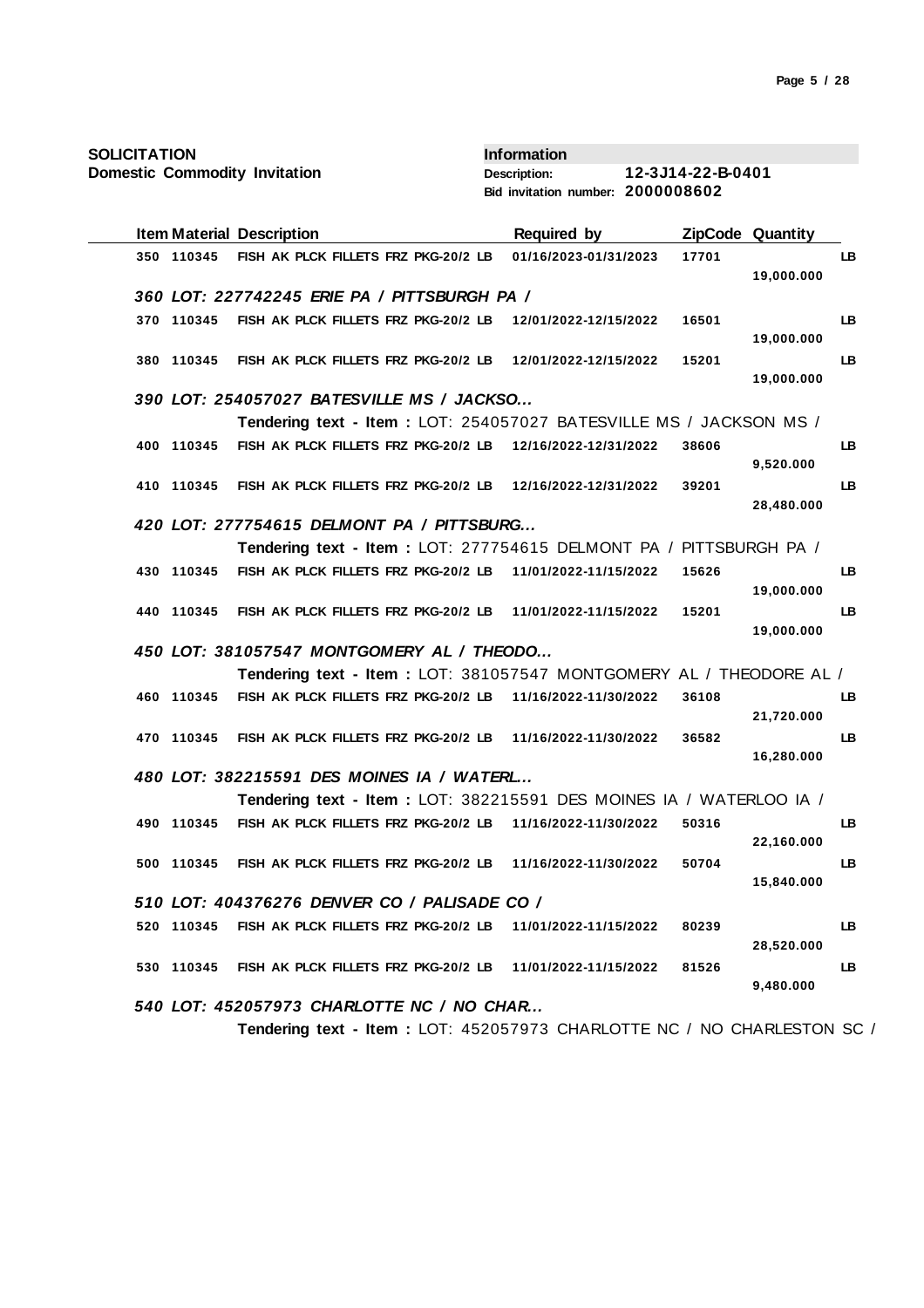| <b>SOLICITATION</b> |            |                                                                                           | <b>Information</b>                |                   |                         |     |
|---------------------|------------|-------------------------------------------------------------------------------------------|-----------------------------------|-------------------|-------------------------|-----|
|                     |            | <b>Domestic Commodity Invitation</b>                                                      | <b>Description:</b>               | 12-3J14-22-B-0401 |                         |     |
|                     |            |                                                                                           | Bid invitation number: 2000008602 |                   |                         |     |
|                     |            | <b>Item Material Description</b>                                                          | <b>Required by</b>                |                   | <b>ZipCode Quantity</b> |     |
|                     | 550 110345 | FISH AK PLCK FILLETS FRZ PKG-20/2 LB                                                      | 11/01/2022-11/15/2022             | 28206             |                         | LB. |
|                     |            |                                                                                           |                                   |                   | 19,000.000              |     |
|                     | 560 110345 | FISH AK PLCK FILLETS FRZ PKG-20/2 LB                                                      | 11/01/2022-11/15/2022             | 29405             |                         | LB  |
|                     |            |                                                                                           |                                   |                   | 19,000.000              |     |
|                     |            | 570 LOT: 480139880 EAU CLAIRE WI / MADISO                                                 |                                   |                   |                         |     |
|                     |            | Tendering text - Item: LOT: 480139880 EAU CLAIRE WI / MADISON WI / WEST<br>MILWAUKEE WI / |                                   |                   |                         |     |
|                     | 580 110345 | FISH AK PLCK FILLETS FRZ PKG-20/2 LB                                                      | 12/16/2022-12/31/2022             | 54703             |                         | LB. |
|                     |            |                                                                                           |                                   |                   | 14,600.000              |     |
|                     | 590 110345 | FISH AK PLCK FILLETS FRZ PKG-20/2 LB                                                      | 12/16/2022-12/31/2022             | 53716             | 14,600.000              | LB  |
|                     | 600 110345 | FISH AK PLCK FILLETS FRZ PKG-20/2 LB                                                      | 12/16/2022-12/31/2022             | 53219             |                         | LB  |
|                     |            |                                                                                           |                                   |                   | 8,800.000               |     |
|                     |            | 610 LOT: 518338008 BOSTON MA / SHREWSBURY                                                 |                                   |                   |                         |     |
|                     |            | Tendering text - Item: LOT: 518338008 BOSTON MA / SHREWSBURY MA /                         |                                   |                   |                         |     |
|                     | 620 110345 | FISH AK PLCK FILLETS FRZ PKG-20/2 LB                                                      | 12/16/2022-12/31/2022             | 02118             |                         | LB. |
|                     |            |                                                                                           |                                   |                   | 28,480.000              |     |
|                     | 630 110345 | FISH AK PLCK FILLETS FRZ PKG-20/2 LB                                                      | 12/16/2022-12/31/2022             | 01545             |                         | LB. |
|                     |            |                                                                                           |                                   |                   | 9,520.000               |     |
|                     |            | 640 LOT: 564399511 EXTON PA / JENKINS TOW                                                 |                                   |                   |                         |     |
|                     |            | Tendering text - Item: LOT: 564399511 EXTON PA / JENKINS TOWNSHIP PA /<br>NAZARETH PA /   |                                   |                   |                         |     |
|                     | 650 110345 | FISH AK PLCK FILLETS FRZ PKG-20/2 LB                                                      | 01/16/2023-01/31/2023             | 19341             |                         | LB. |
|                     |            |                                                                                           |                                   |                   | 9,480.000               |     |
|                     | 660 110345 | FISH AK PLCK FILLETS FRZ PKG-20/2 LB                                                      | 01/16/2023-01/31/2023             | 18640             | 19,000.000              | LB  |
|                     | 670 110345 | FISH AK PLCK FILLETS FRZ PKG-20/2 LB                                                      | 01/16/2023-01/31/2023             | 18064             |                         | LB. |
|                     |            |                                                                                           |                                   |                   | 9,520.000               |     |
|                     |            | 680 LOT: 588684678 WASHINGTON DC / BALTIM                                                 |                                   |                   |                         |     |
|                     |            | Tendering text - Item: LOT: 588684678 WASHINGTON DC / BALTIMORE MD /                      |                                   |                   |                         |     |
|                     | 690 110345 | FISH AK PLCK FILLETS FRZ PKG-20/2 LB                                                      | 11/01/2022-11/15/2022             | 20017             |                         | LB  |
|                     |            |                                                                                           |                                   |                   | 9,480.000               |     |
|                     | 700 110345 | FISH AK PLCK FILLETS FRZ PKG-20/2 LB                                                      | 11/01/2022-11/15/2022             | 20017             |                         | LB  |
|                     |            |                                                                                           |                                   |                   | 9,520.000               |     |
|                     | 710 110345 | FISH AK PLCK FILLETS FRZ PKG-20/2 LB                                                      | 11/01/2022-11/15/2022             | 21227             |                         | LB  |
|                     |            |                                                                                           |                                   |                   | 19,000.000              |     |
|                     |            | 720 LOT: 653796565 AIKEN SC / NO CHARLEST                                                 |                                   |                   |                         |     |

**Tendering text - Item :** LOT: 653796565 AIKEN SC / NO CHARLESTON SC /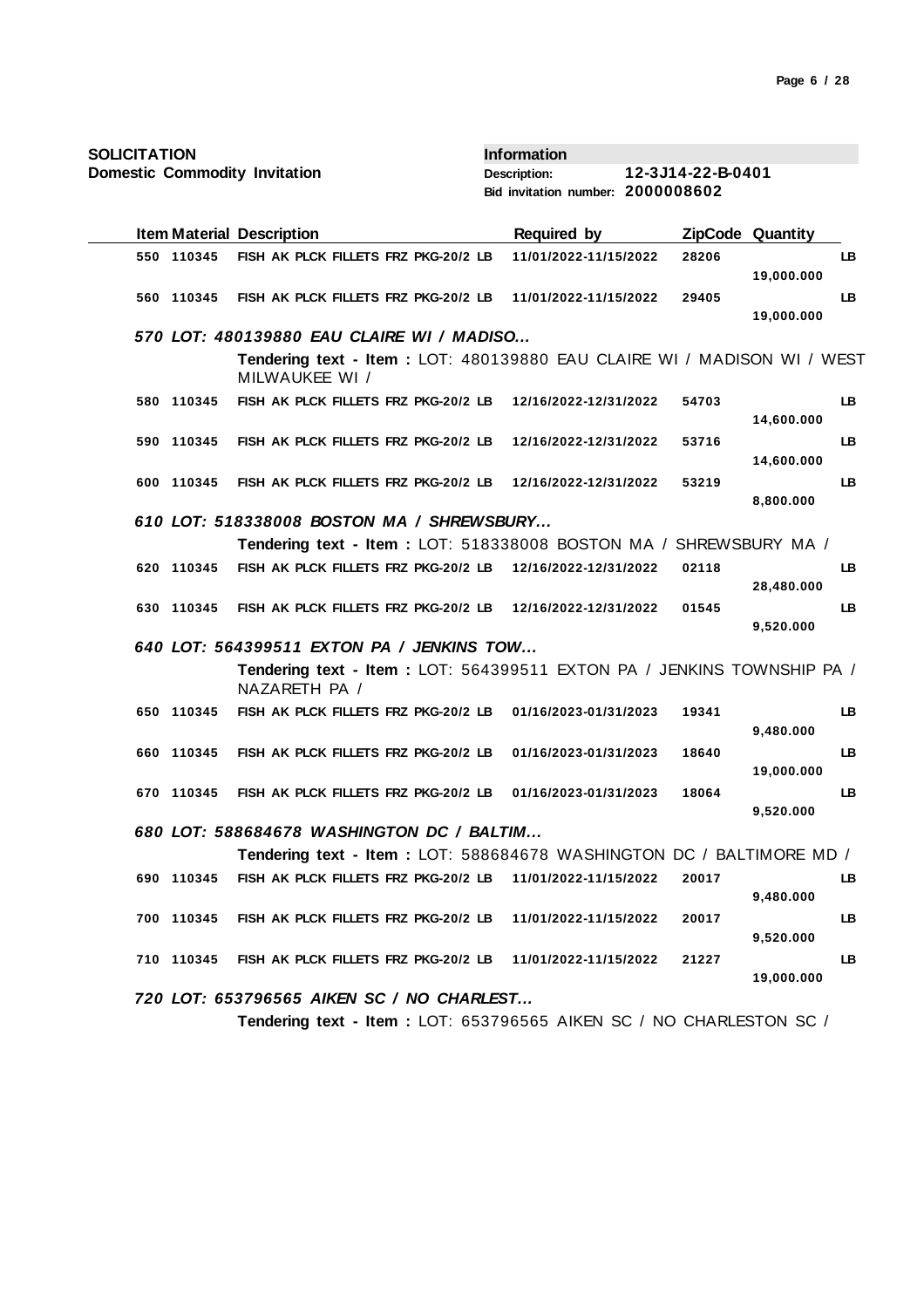| <b>SOLICITATION</b>                  |                                                                                           | <b>Information</b>                |                            |
|--------------------------------------|-------------------------------------------------------------------------------------------|-----------------------------------|----------------------------|
| <b>Domestic Commodity Invitation</b> |                                                                                           | <b>Description:</b>               | 12-3J14-22-B-0401          |
|                                      |                                                                                           | Bid invitation number: 2000008602 |                            |
|                                      | <b>Item Material Description</b>                                                          | <b>Required by</b>                | <b>ZipCode Quantity</b>    |
| 730 110345                           | FISH AK PLCK FILLETS FRZ PKG-20/2 LB                                                      | 11/01/2022-11/15/2022             | 29803<br>LB.<br>19,000.000 |
| 740 110345                           | FISH AK PLCK FILLETS FRZ PKG-20/2 LB                                                      | 11/01/2022-11/15/2022             | LB.<br>29405<br>19,000.000 |
|                                      | 750 LOT: 678472261 FREDERICKSBURG VA / LO                                                 |                                   |                            |
|                                      | Tendering text - Item: LOT: 678472261 FREDERICKSBURG VA / LORTON VA /<br>RICHMOND VA /    |                                   |                            |
| 760 110345                           | FISH AK PLCK FILLETS FRZ PKG-20/2 LB 11/16/2022-11/30/2022                                |                                   | 22408<br>LB.<br>12,680.000 |
| 770 110345                           | FISH AK PLCK FILLETS FRZ PKG-20/2 LB                                                      | 11/16/2022-11/30/2022             | LB.<br>22079<br>12,640.000 |
| 780 110345                           | FISH AK PLCK FILLETS FRZ PKG-20/2 LB                                                      | 11/16/2022-11/30/2022             | 23220<br>LB.<br>12,680.000 |
|                                      | 790 LOT: 701079987 EAU CLAIRE WI / MADISO                                                 |                                   |                            |
|                                      | Tendering text - Item: LOT: 701079987 EAU CLAIRE WI / MADISON WI / WEST<br>MILWAUKEE WI / |                                   |                            |
| 800 110345                           | FISH AK PLCK FILLETS FRZ PKG-20/2 LB 11/16/2022-11/30/2022                                |                                   | LB.<br>54703<br>14,600.000 |
| 810 110345                           | FISH AK PLCK FILLETS FRZ PKG-20/2 LB                                                      | 11/16/2022-11/30/2022             | 53716<br>LB.<br>14,600.000 |
| 820 110345                           | FISH AK PLCK FILLETS FRZ PKG-20/2 LB                                                      | 11/16/2022-11/30/2022             | LB.<br>53219<br>8,800.000  |
|                                      | 830 LOT: 714224970 READING PA / WILLIAMSP                                                 |                                   |                            |
|                                      | Tendering text - Item : LOT: 714224970 READING PA / WILLIAMSPORT PA /                     |                                   |                            |
| 840 110345                           | FISH AK PLCK FILLETS FRZ PKG-20/2 LB                                                      | 12/16/2022-12/31/2022             | 19608<br>LB.<br>19,000.000 |
| 850 110345                           | FISH AK PLCK FILLETS FRZ PKG-20/2 LB                                                      | 12/16/2022-12/31/2022             | 17701<br>LB.<br>19,000.000 |
|                                      | 860 LOT: 783451740 BUFFALO NY / SYRACUSE.                                                 |                                   |                            |
|                                      | Tendering text - Item : LOT: 783451740 BUFFALO NY / SYRACUSE NY /                         |                                   |                            |
| 870 110345                           | FISH AK PLCK FILLETS FRZ PKG-20/2 LB                                                      | 11/01/2022-11/15/2022             | 14206<br>LB.<br>28,520.000 |
| 880 110345                           | FISH AK PLCK FILLETS FRZ PKG-20/2 LB                                                      | 11/01/2022-11/15/2022             | 13209<br>LB.<br>9,480.000  |
|                                      | 890 LOT: 839141654 ELMIRA NY / ELMSFORD N                                                 |                                   |                            |
|                                      | Tendering text - Item: LOT: 839141654 ELMIRA NY / ELMSFORD NY /<br>HAUPPAUGE NY /         |                                   |                            |
| 900 110345                           | FISH AK PLCK FILLETS FRZ PKG-20/2 LB 11/16/2022-11/30/2022                                |                                   | 14903<br>LB.               |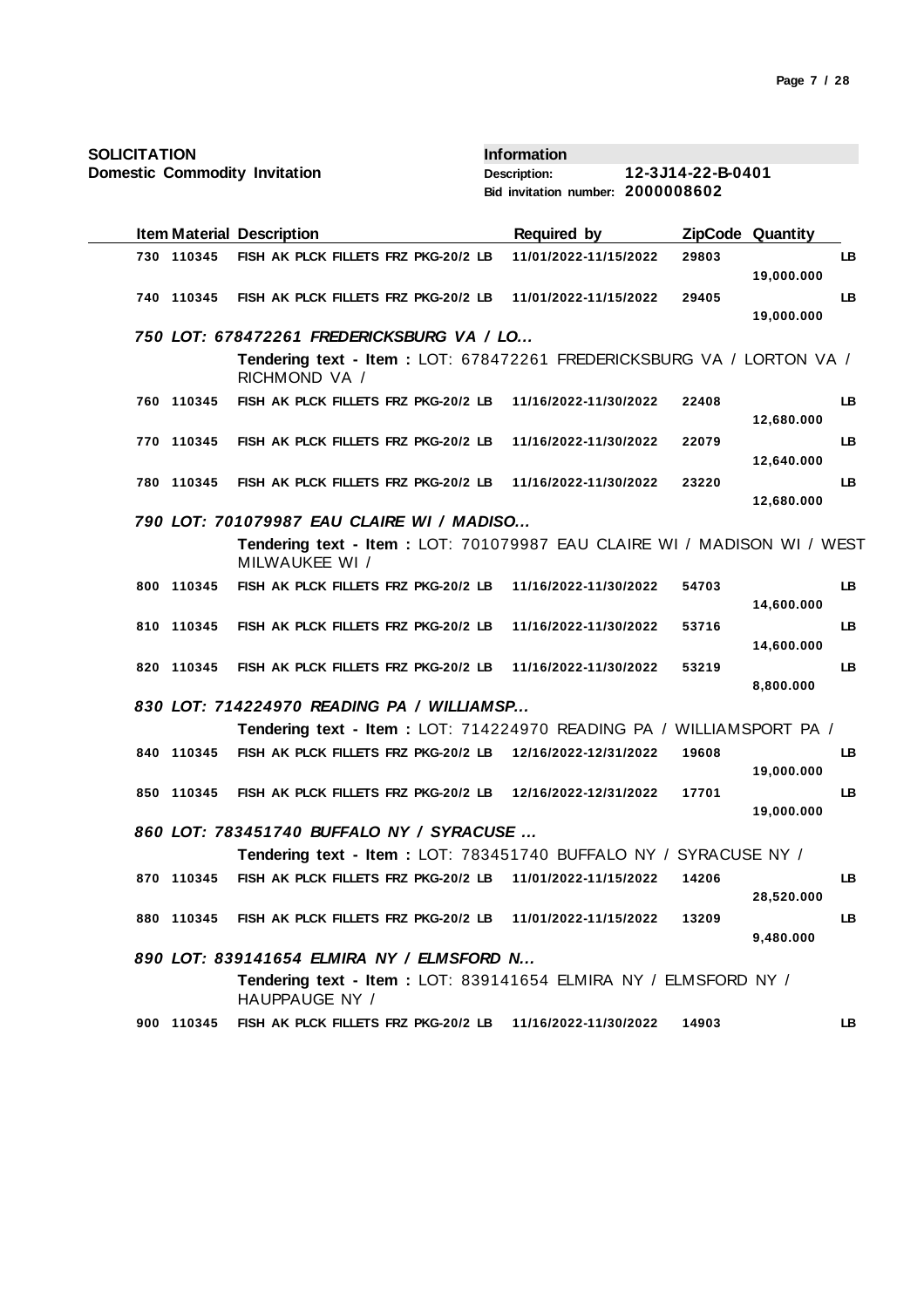| <b>SOLICITATION</b>                  |                                                                                            | <b>Information</b>                |                   |                         |           |
|--------------------------------------|--------------------------------------------------------------------------------------------|-----------------------------------|-------------------|-------------------------|-----------|
| <b>Domestic Commodity Invitation</b> |                                                                                            | <b>Description:</b>               | 12-3J14-22-B-0401 |                         |           |
|                                      |                                                                                            | Bid invitation number: 2000008602 |                   |                         |           |
| <b>Item Material Description</b>     |                                                                                            | <b>Required by</b>                |                   | <b>ZipCode Quantity</b> |           |
|                                      |                                                                                            |                                   |                   | 9,480.000               |           |
| 910 110345                           | FISH AK PLCK FILLETS FRZ PKG-20/2 LB                                                       | 11/16/2022-11/30/2022             | 10523             | 9,520.000               | LB        |
| 920 110345                           | FISH AK PLCK FILLETS FRZ PKG-20/2 LB                                                       | 11/16/2022-11/30/2022             | 11788             | 19,000.000              | LB        |
|                                      | 930 LOT: 856470309 BIRMINGHAM AL / MONTGO                                                  |                                   |                   |                         |           |
|                                      | Tendering text - Item: LOT: 856470309 BIRMINGHAM AL / MONTGOMERY AL /                      |                                   |                   |                         |           |
| 940 110345                           | FISH AK PLCK FILLETS FRZ PKG-20/2 LB                                                       | 01/16/2023-01/31/2023             | 35209             | 28,320.000              | LB.       |
| 950 110345                           | FISH AK PLCK FILLETS FRZ PKG-20/2 LB                                                       | 01/16/2023-01/31/2023             | 36108             | 9,680.000               | LB        |
|                                      | 960 LOT: 858418530 MILFORD DE / NEWARK DE /                                                |                                   |                   |                         |           |
| 970 110345                           | FISH AK PLCK FILLETS FRZ PKG-20/2 LB                                                       | 12/01/2022-12/15/2022             | 19963             | 19,000.000              | LB        |
| 980 110345                           | FISH AK PLCK FILLETS FRZ PKG-20/2 LB                                                       | 12/01/2022-12/15/2022             | 19702             | 19,000.000              | LB        |
|                                      | 990 LOT: 882539263 SEATTLE WA / SPOKANE WA /                                               |                                   |                   |                         |           |
| 1000 110345                          | FISH AK PLCK FILLETS FRZ PKG-20/2 LB                                                       | 01/01/2023-01/15/2023             | 98108             | 15,480.000              | LB        |
| 1010 110345                          | FISH AK PLCK FILLETS FRZ PKG-20/2 LB                                                       | 01/01/2023-01/15/2023             | 99202             | 22,520.000              | LB        |
|                                      | 1020 LOT: 990186515 BOSTON MA / LOWELL MA /                                                |                                   |                   |                         |           |
| 1030 110345                          | FISH AK PLCK FILLETS FRZ PKG-20/2 LB                                                       | 11/01/2022-11/15/2022             | 02118             | 28,480.000              | LB        |
| 1040 110345                          | FISH AK PLCK FILLETS FRZ PKG-20/2 LB                                                       | 11/01/2022-11/15/2022             | 01854             | 9,520.000               | LB        |
|                                      | 1050 LOT: 1111122222 HILO HI / HONOLULU HI                                                 |                                   |                   |                         |           |
|                                      | Tendering text - Item : LOT: 1111122222 HILO HI / HONOLULU HI / LIHUE HI /<br>WAILUKU HI / |                                   |                   |                         |           |
| 1060 110345                          | FISH AK PLCK FILLETS FRZ PKG-20/2 LB                                                       | 11/01/2022-11/15/2022             | 96720             | 7,960.000               | <b>LB</b> |
| 1070 110345                          | FISH AK PLCK FILLETS FRZ PKG-20/2 LB                                                       | 11/01/2022-11/15/2022             | 96819             | 22,640.000              | LB        |
| 1080 110345                          | FISH AK PLCK FILLETS FRZ PKG-20/2 LB                                                       | 11/01/2022-11/15/2022             | 96766             | 2,040.000               | LB        |
| 1090 110345                          | FISH AK PLCK FILLETS FRZ PKG-20/2 LB                                                       | 11/01/2022-11/15/2022             | 96793             | 5,360.000               | LB        |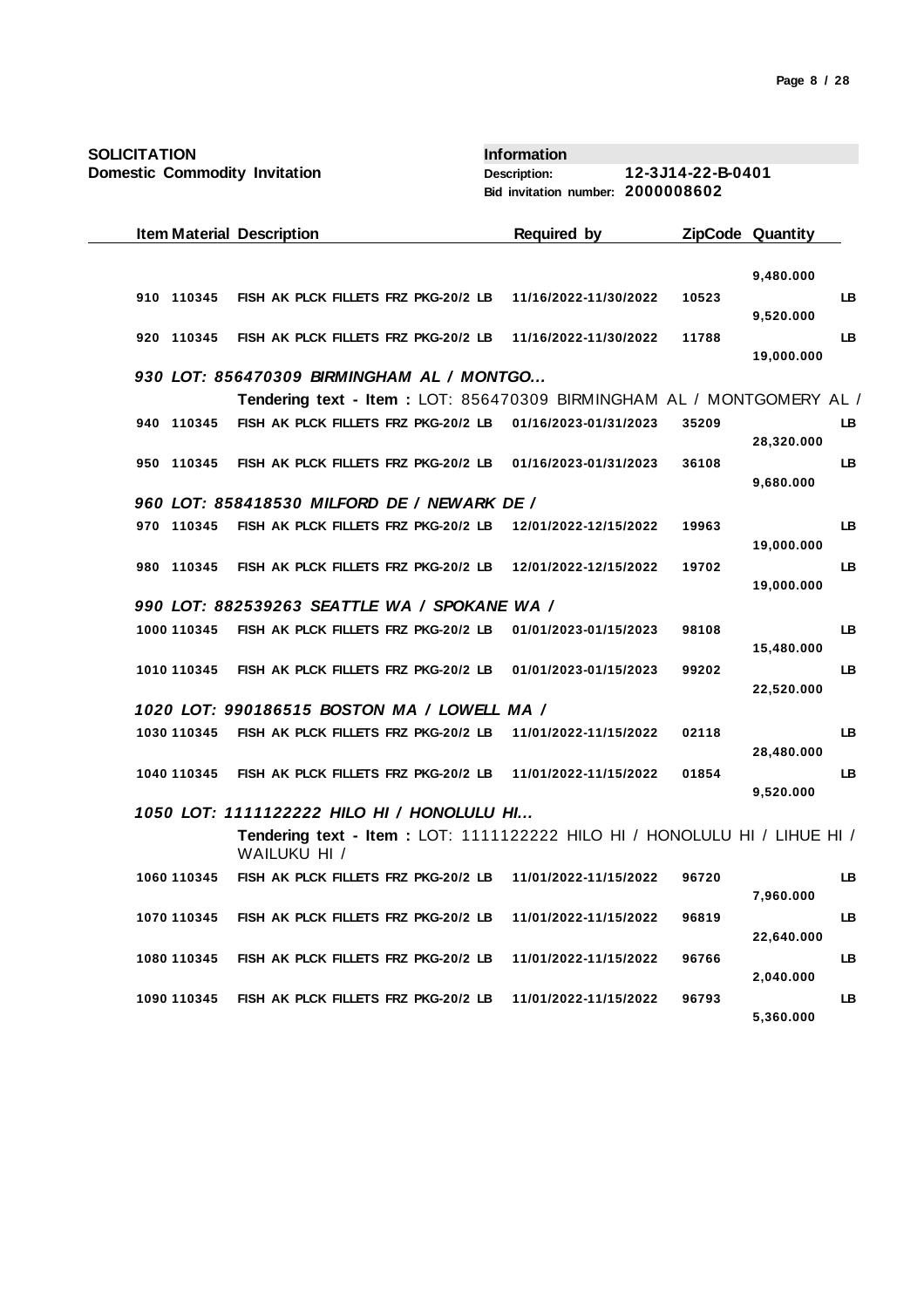| <b>SOLICITATION</b>                  |                                                          | <b>Information</b>                |                   |                         |    |
|--------------------------------------|----------------------------------------------------------|-----------------------------------|-------------------|-------------------------|----|
| <b>Domestic Commodity Invitation</b> |                                                          | <b>Description:</b>               | 12-3J14-22-B-0401 |                         |    |
|                                      |                                                          | Bid invitation number: 2000008602 |                   |                         |    |
| <b>Item Material Description</b>     |                                                          | <b>Required by</b>                |                   | <b>ZipCode Quantity</b> |    |
|                                      | Total Quantity for FISH AK PLCK FILLETS FRZ PKG-20/2 LB  |                                   |                   |                         | LB |
|                                      |                                                          |                                   |                   | 1,406,000.00<br>0       |    |
|                                      | 1100 FISH AK POLLOCK NUGGETS FRZ PKG-20/2 LB             |                                   |                   |                         |    |
| 1110 MESA AZ                         |                                                          |                                   |                   |                         |    |
| 1120 111280                          | <b>FISH AK POLLOCK NUGGETS FRZ</b><br><b>PKG-20/2 LB</b> | 01/01/2023-01/15/2023             | 85210             | 38,000.000              | LВ |
| 1130 PHOENIX AZ                      |                                                          |                                   |                   |                         |    |
| 1140 111280                          | <b>FISH AK POLLOCK NUGGETS FRZ</b><br><b>PKG-20/2 LB</b> | 11/01/2022-11/15/2022             | 85009             | 38,000.000              | LB |
| 1150 111280                          | <b>FISH AK POLLOCK NUGGETS FRZ</b><br><b>PKG-20/2 LB</b> | 01/01/2023-01/15/2023             | 85009             | 38,000.000              | LB |
| 1160 TUCSON AZ                       |                                                          |                                   |                   |                         |    |
| 1170 111280                          | FISH AK POLLOCK NUGGETS FRZ<br><b>PKG-20/2 LB</b>        | 11/01/2022-11/15/2022             | 85713             | 38,000.000              | LB |
|                                      | 1180 WALLINGFORD CT                                      |                                   |                   |                         |    |
| 1190 111280                          | FISH AK POLLOCK NUGGETS FRZ<br><b>PKG-20/2 LB</b>        | 12/16/2022-12/31/2022             | 06492             | 38,000.000              | LB |
| 1200 CHICAGO IL                      |                                                          |                                   |                   |                         |    |
| 1210 111280                          | FISH AK POLLOCK NUGGETS FRZ<br><b>PKG-20/2 LB</b>        | 11/16/2022-11/30/2022             | 60632             | 38,000.000              | LB |
| 1220 111280                          | FISH AK POLLOCK NUGGETS FRZ<br><b>PKG-20/2 LB</b>        | 01/16/2023-01/31/2023             | 60632             | 38,000.000              | LB |
| 1230 GENEVA IL                       |                                                          |                                   |                   |                         |    |
| 1240 111280                          | FISH AK POLLOCK NUGGETS FRZ<br><b>PKG-20/2 LB</b>        | 01/01/2023-01/15/2023             | 60134             | 38,000.000              | LB |
| 1250 BRONX NY                        |                                                          |                                   |                   |                         |    |
| 1260 111280                          | FISH AK POLLOCK NUGGETS FRZ<br><b>PKG-20/2 LB</b>        | 11/01/2022-11/15/2022             | 10474             | 38,000.000              | LB |
| 1270 111280                          | FISH AK POLLOCK NUGGETS FRZ<br><b>PKG-20/2 LB</b>        | 11/16/2022-11/30/2022             | 10474             | 38,000.000              | LB |
| 1280 111280                          | FISH AK POLLOCK NUGGETS FRZ<br><b>PKG-20/2 LB</b>        | 12/01/2022-12/15/2022             | 10474             | 38,000.000              | LB |
|                                      | 1290 SALT LAKE CITY UT                                   |                                   |                   |                         |    |
| 1300 111280                          | FISH AK POLLOCK NUGGETS FRZ<br><b>PKG-20/2 LB</b>        | 01/01/2023-01/15/2023             | 84119             | 38,000.000              | LB |
|                                      | 1310 LOT: 100144844 CHICAGO IL / EVANSVILL               |                                   |                   |                         |    |

**Tendering text - Item :** LOT: 100144844 CHICAGO IL / EVANSVILLE IN /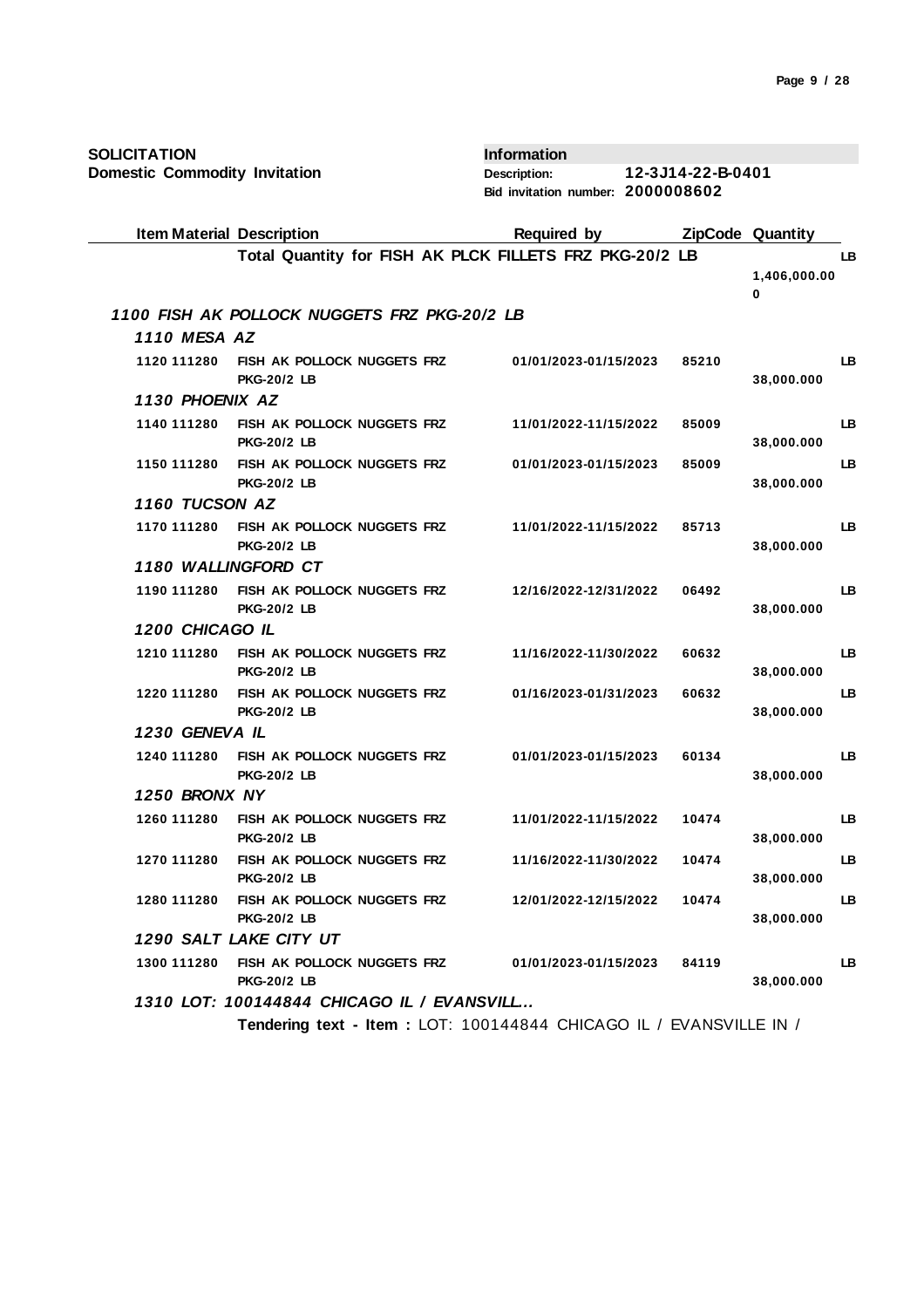**Domestic Commodity Invitation**

| <b>Item Material Description</b> |                                                                                            | <b>Required by</b>    |       | ZipCode Quantity |           |
|----------------------------------|--------------------------------------------------------------------------------------------|-----------------------|-------|------------------|-----------|
| 1320 111280                      | FISH AK POLLOCK NUGGETS FRZ<br><b>PKG-20/2 LB</b>                                          | 12/16/2022-12/31/2022 | 60632 | 19,000.000       | LB        |
| 1330 111280                      | FISH AK POLLOCK NUGGETS FRZ<br><b>PKG-20/2 LB</b>                                          | 12/16/2022-12/31/2022 | 47711 | 19,000.000       | LB        |
|                                  | 1340 LOT: 248779888 BLOOMINGTON IN / EVANS                                                 |                       |       |                  |           |
|                                  | Tendering text - Item : LOT: 248779888 BLOOMINGTON IN / EVANSVILLE IN /<br>FORT WAYNE IN / |                       |       |                  |           |
| 1350 111280                      | FISH AK POLLOCK NUGGETS FRZ<br><b>PKG-20/2 LB</b>                                          | 11/16/2022-11/30/2022 | 47404 | 8,440.000        | LB        |
| 1360 111280                      | FISH AK POLLOCK NUGGETS FRZ<br><b>PKG-20/2 LB</b>                                          | 11/16/2022-11/30/2022 | 47711 | 11,360.000       | LB        |
| 1370 111280                      | FISH AK POLLOCK NUGGETS FRZ<br><b>PKG-20/2 LB</b>                                          | 11/16/2022-11/30/2022 | 46805 | 18,200.000       | <b>LB</b> |
|                                  | 1380 LOT: 253789971 CHARLOTTE AMA VI / CHR                                                 |                       |       |                  |           |
|                                  | Tendering text - Item : LOT: 253789971 CHARLOTTE AMA VI / CHRIS ST. CROIX<br>VI /          |                       |       |                  |           |
| 1390 111280                      | FISH AK POLLOCK NUGGETS FRZ<br><b>PKG-20/2 LB</b>                                          | 11/01/2022-11/15/2022 | 00802 | 19,000.000       | LB        |
| 1400 111280                      | FISH AK POLLOCK NUGGETS FRZ<br><b>PKG-20/2 LB</b>                                          | 11/01/2022-11/15/2022 | 00820 | 19,000.000       | LB        |
|                                  | 1410 LOT: 272522005 LAFAYETTE IN / MUNCIE                                                  |                       |       |                  |           |
|                                  | Tendering text - Item : LOT: 272522005 LAFAYETTE IN / MUNCIE IN / TERRE<br>HAUTE IN /      |                       |       |                  |           |
| 1420 111280                      | FISH AK POLLOCK NUGGETS FRZ<br><b>PKG-20/2 LB</b>                                          | 12/01/2022-12/15/2022 | 47904 | 16,520.000       | LB        |
| 1430 111280                      | FISH AK POLLOCK NUGGETS FRZ<br><b>PKG-20/2 LB</b>                                          | 12/01/2022-12/15/2022 | 47303 | 13,600.000       | LB        |
| 1440 111280                      | FISH AK POLLOCK NUGGETS FRZ<br><b>PKG-20/2 LB</b>                                          | 12/01/2022-12/15/2022 | 47807 | 7,880.000        | LB        |
|                                  | 1450 LOT: 291249598 GREENVILLE SC / WILLIA                                                 |                       |       |                  |           |
|                                  | Tendering text - Item: LOT: 291249598 GREENVILLE SC / WILLIAMSTOWN SC /                    |                       |       |                  |           |
| 1460 111280                      | FISH AK POLLOCK NUGGETS FRZ<br><b>PKG-20/2 LB</b>                                          | 11/01/2022-11/15/2022 | 29611 | 19,000.000       | LB.       |
| 1470 111280                      | FISH AK POLLOCK NUGGETS FRZ<br><b>PKG-20/2 LB</b>                                          | 11/01/2022-11/15/2022 | 29697 | 19,000.000       | LB        |
|                                  | 1480 LOT: 302132179 SPRINGFIELD IL / BRIDG                                                 |                       |       |                  |           |
|                                  | Tendering text - Item : LOT: 302132179 SPRINGFIELD IL / BRIDGETON MO /                     |                       |       |                  |           |
| 1490 111280                      | FISH AK POLLOCK NUGGETS FRZ                                                                | 01/01/2023-01/15/2023 | 62703 |                  | LB        |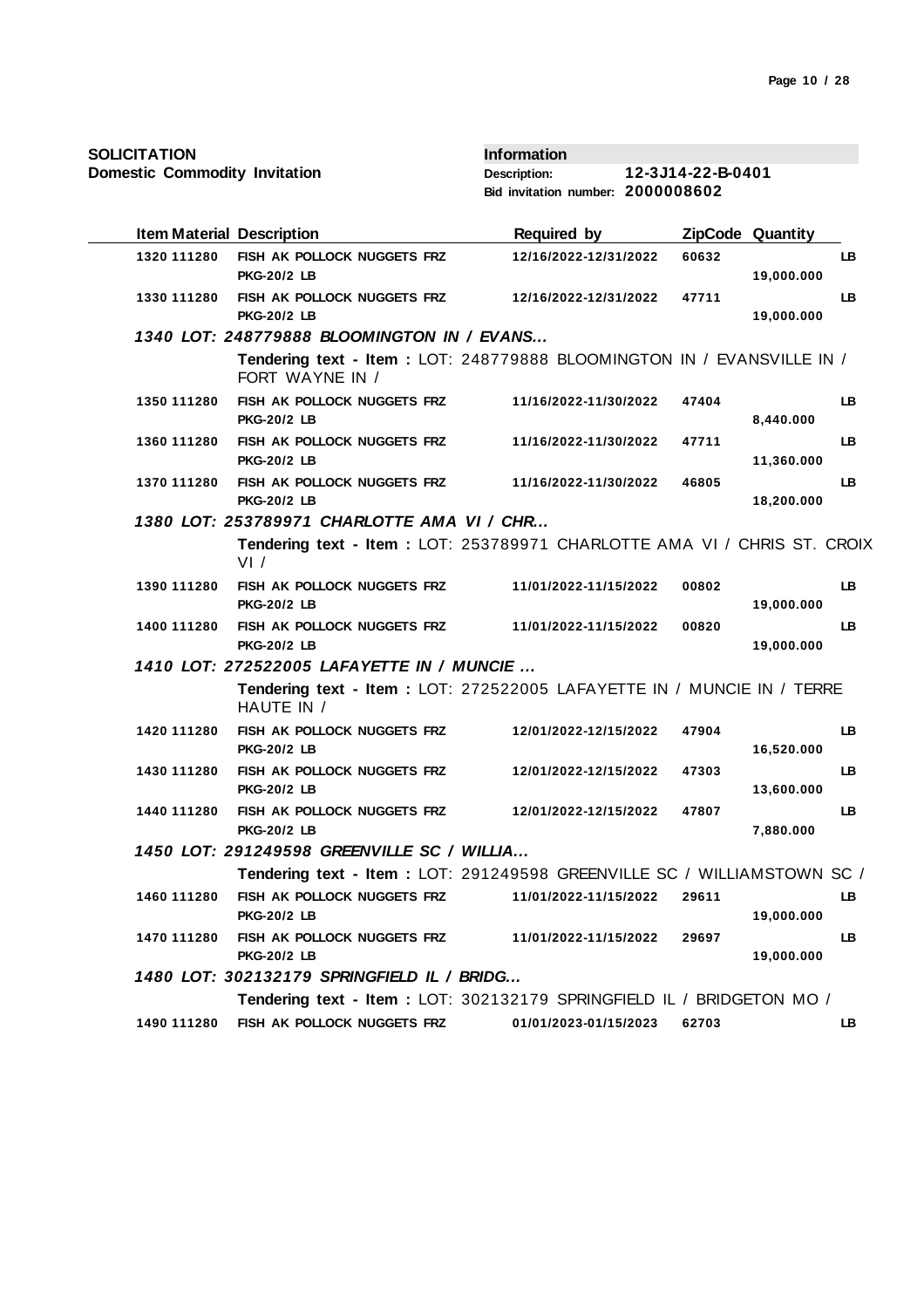**Domestic Commodity Invitation**

| <b>Item Material Description</b> |                                                                                 | <b>Required by</b>    | <b>ZipCode Quantity</b> |            |     |
|----------------------------------|---------------------------------------------------------------------------------|-----------------------|-------------------------|------------|-----|
|                                  | <b>PKG-20/2 LB</b>                                                              |                       |                         |            |     |
|                                  |                                                                                 |                       |                         | 19,000.000 |     |
| 1500 111280                      | FISH AK POLLOCK NUGGETS FRZ<br><b>PKG-20/2 LB</b>                               | 01/01/2023-01/15/2023 | 63044                   | 19,000.000 | LB. |
|                                  | 1510 LOT: 426890568 BOSTON MA / HATFIELD M                                      |                       |                         |            |     |
|                                  | Tendering text - Item : LOT: 426890568 BOSTON MA / HATFIELD MA / LOWELL<br>MA / |                       |                         |            |     |
| 1520 111280                      | FISH AK POLLOCK NUGGETS FRZ<br><b>PKG-20/2 LB</b>                               | 01/16/2023-01/31/2023 | 02118                   | 19,000.000 | LB. |
| 1530 111280                      | FISH AK POLLOCK NUGGETS FRZ<br><b>PKG-20/2 LB</b>                               | 01/16/2023-01/31/2023 | 01038                   | 9,520.000  | LB. |
| 1540 111280                      | FISH AK POLLOCK NUGGETS FRZ<br><b>PKG-20/2 LB</b>                               | 01/16/2023-01/31/2023 | 01854                   | 9,480.000  | LB. |
|                                  | 1550 LOT: 470619068 DAVENPORT IA / GENEVA                                       |                       |                         |            |     |
|                                  | Tendering text - Item: LOT: 470619068 DAVENPORT IA / GENEVA IL /                |                       |                         |            |     |
| 1560 111280                      | FISH AK POLLOCK NUGGETS FRZ<br><b>PKG-20/2 LB</b>                               | 11/16/2022-11/30/2022 | 52802                   | 12,000.000 | LB. |
| 1570 111280                      | FISH AK POLLOCK NUGGETS FRZ<br><b>PKG-20/2 LB</b>                               | 11/16/2022-11/30/2022 | 60134                   | 26,000.000 | LB. |
|                                  | 1580 LOT: 480984116 SALEM VA / VERONA VA /                                      |                       |                         |            |     |
| 1590 111280                      | FISH AK POLLOCK NUGGETS FRZ<br><b>PKG-20/2 LB</b>                               | 01/16/2023-01/31/2023 | 24153                   | 19,000.000 | LB. |
| 1600 111280                      | FISH AK POLLOCK NUGGETS FRZ<br><b>PKG-20/2 LB</b>                               | 01/16/2023-01/31/2023 | 24482                   | 19,000.000 | LB. |
|                                  | 1610 LOT: 503250634 COLORADO SPRING CO / D                                      |                       |                         |            |     |
|                                  | Tendering text - Item: LOT: 503250634 COLORADO SPRING CO / DENVER CO /          |                       |                         |            |     |
| 1620 111280                      | FISH AK POLLOCK NUGGETS FRZ<br><b>PKG-20/2 LB</b>                               | 12/01/2022-12/15/2022 | 80915                   | 19,000.000 | LB. |
| 1630 111280                      | FISH AK POLLOCK NUGGETS FRZ<br><b>PKG-20/2 LB</b>                               | 12/01/2022-12/15/2022 | 80239                   | 19,000.000 | LB. |
|                                  | 1640 LOT: 792962871 MERRILLVILLE IN / SOUT                                      |                       |                         |            |     |
|                                  | Tendering text - Item: LOT: 792962871 MERRILLVILLE IN / SOUTH BEND IN /         |                       |                         |            |     |
| 1650 111280                      | FISH AK POLLOCK NUGGETS FRZ<br><b>PKG-20/2 LB</b>                               | 11/01/2022-11/15/2022 | 46410                   | 17,360.000 | LB. |
| 1660 111280                      | FISH AK POLLOCK NUGGETS FRZ<br><b>PKG-20/2 LB</b>                               | 11/01/2022-11/15/2022 | 46601                   | 20,640.000 | LB. |
|                                  | 1670 LOT: 953718271 WALLINGFORD CT / AUBUR                                      |                       |                         |            |     |
|                                  | Tendering text - Item: LOT: 953718271 WALLINGFORD CT / AUBURN ME /              |                       |                         |            |     |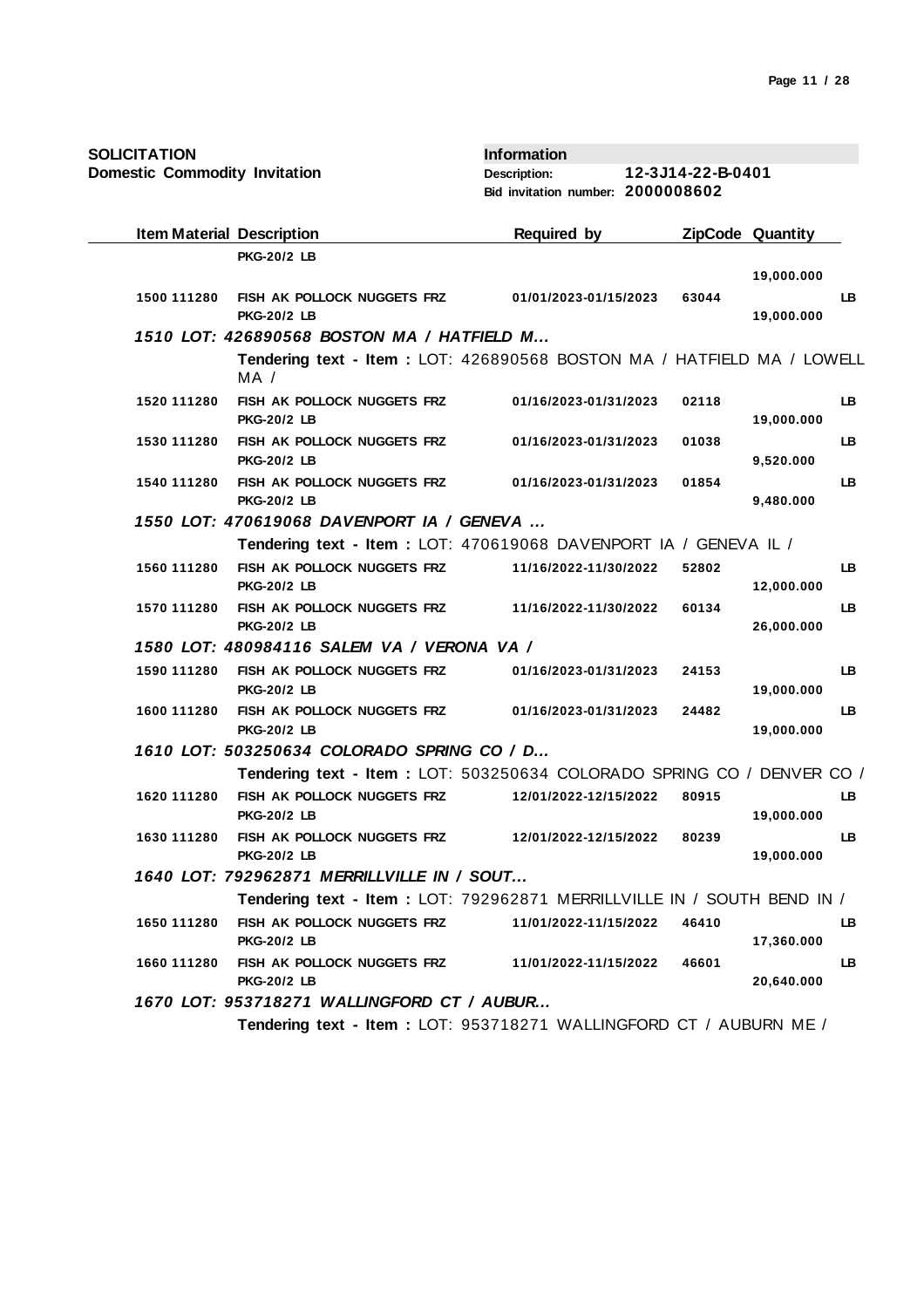| <b>SOLICITATION</b>                  |                                                                  | <b>Information</b>                |                   |                         |     |
|--------------------------------------|------------------------------------------------------------------|-----------------------------------|-------------------|-------------------------|-----|
| <b>Domestic Commodity Invitation</b> |                                                                  | <b>Description:</b>               | 12-3J14-22-B-0401 |                         |     |
|                                      |                                                                  | Bid invitation number: 2000008602 |                   |                         |     |
| <b>Item Material Description</b>     |                                                                  | <b>Required by</b>                |                   | <b>ZipCode Quantity</b> |     |
|                                      | ROCHESTER NY /                                                   |                                   |                   |                         |     |
| 1680 111280                          | FISH AK POLLOCK NUGGETS FRZ<br><b>PKG-20/2 LB</b>                | 12/01/2022-12/15/2022             | 06492             | 9,520.000               | LB. |
| 1690 111280                          | FISH AK POLLOCK NUGGETS FRZ<br><b>PKG-20/2 LB</b>                | 12/01/2022-12/15/2022             | 04210             | 18,960.000              | LB. |
| 1700 111280                          | FISH AK POLLOCK NUGGETS FRZ<br><b>PKG-20/2 LB</b>                | 12/01/2022-12/15/2022             | 14615             | 9,520.000               | LB  |
|                                      | Total Quantity for FISH AK POLLOCK NUGGETS FRZ PKG-20/2<br>LB    |                                   |                   | 912,000.000             | LB  |
|                                      | 1710 FISH AK POLLOCK STICKS FRZ PKG-20/2 LB                      |                                   |                   |                         |     |
| 1720 BAKERSFIELD CA                  |                                                                  |                                   |                   |                         |     |
| 1730 110850                          | FISH AK POLLOCK STICKS FRZ PKG-20/2<br>LB                        | 12/01/2022-12/15/2022             | 93307             | 38,000.000              | LB. |
| 1740 110850                          | FISH AK POLLOCK STICKS FRZ PKG-20/2<br>LB                        | 01/01/2023-01/15/2023             | 93307             | 38,000.000              | LB  |
| 1750 EXETER CA                       |                                                                  |                                   |                   |                         |     |
| 1760 110850                          | FISH AK POLLOCK STICKS FRZ PKG-20/2 12/01/2022-12/15/2022<br>LB  |                                   | 93221             | 38,000.000              | LB  |
| 1770 FAIRFIELD CA                    |                                                                  |                                   |                   |                         |     |
| 1780 110850                          | FISH AK POLLOCK STICKS FRZ PKG-20/2<br>LB                        | 01/01/2023-01/15/2023             | 94533             | 38,000.000              | LB  |
| 1790 FRESNO CA                       |                                                                  |                                   |                   |                         |     |
| 1800 110850                          | FISH AK POLLOCK STICKS FRZ PKG-20/2 01/01/2023-01/15/2023<br>LB  |                                   | 93725             | 38,000.000              | LB  |
|                                      | 1810 GARDEN GROVE CA                                             |                                   |                   |                         |     |
| 1820 110850                          | FISH AK POLLOCK STICKS FRZ PKG-20/2 11/01/2022-11/15/2022<br>LB. |                                   | 92841             | 38,000.000              | LB  |
| 1830 IRVINE CA                       |                                                                  |                                   |                   |                         |     |
| 1840 110850                          | FISH AK POLLOCK STICKS FRZ PKG-20/2<br>LB.                       | 11/01/2022-11/15/2022             | 92618             | 38,000.000              | LB. |
| 1850 LONG BEACH CA                   |                                                                  |                                   |                   |                         |     |
| 1860 110850                          | FISH AK POLLOCK STICKS FRZ PKG-20/2<br>LB                        | 11/01/2022-11/15/2022             | 90813             | 38,000.000              | LB. |
| 1870 110850                          | FISH AK POLLOCK STICKS FRZ PKG-20/2<br>LB                        | 11/16/2022-11/30/2022             | 90813             | 38,000.000              | LB  |
| 1880 110850                          | FISH AK POLLOCK STICKS FRZ PKG-20/2<br>LB.                       | 12/01/2022-12/15/2022             | 90813             | 38,000.000              | LB. |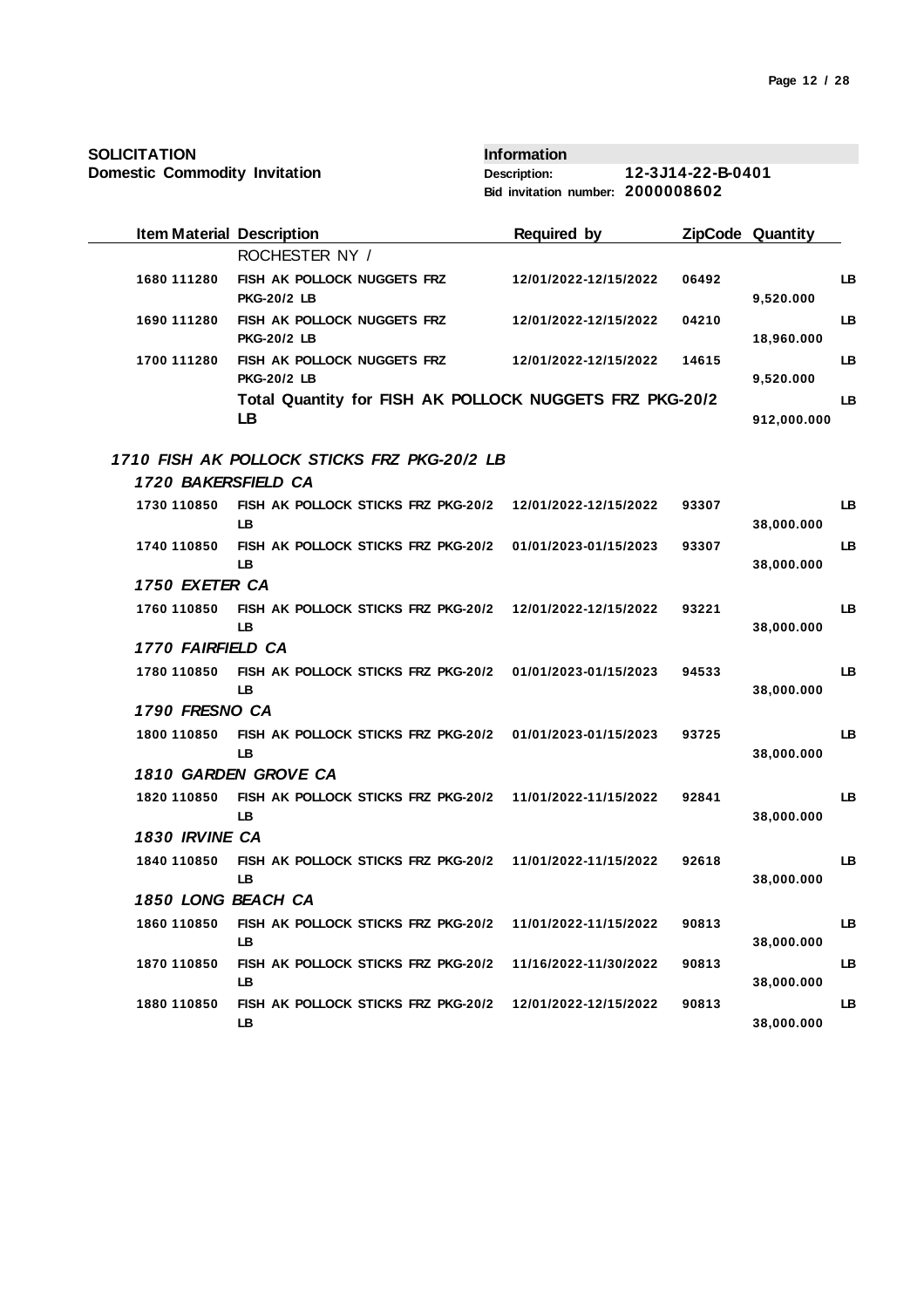| <b>Domestic Commodity Invitation</b> |                                                           | 12-3J14-22-B-0401<br>Description:<br>Bid invitation number: 2000008602 |       |                         |    |
|--------------------------------------|-----------------------------------------------------------|------------------------------------------------------------------------|-------|-------------------------|----|
| <b>Item Material Description</b>     |                                                           | <b>Required by</b>                                                     |       | <b>ZipCode Quantity</b> |    |
| 1890 LOS ANGELES CA                  |                                                           |                                                                        |       |                         |    |
| 1900 110850<br>LB                    | FISH AK POLLOCK STICKS FRZ PKG-20/2                       | 11/01/2022-11/15/2022                                                  | 90058 | 38,000.000              | LB |
| 1910 110850<br>LB                    | FISH AK POLLOCK STICKS FRZ PKG-20/2                       | 11/16/2022-11/30/2022                                                  | 90058 | 38,000.000              | LB |
| 1920 110850<br>LB                    | FISH AK POLLOCK STICKS FRZ PKG-20/2                       | 12/01/2022-12/15/2022                                                  | 90058 | 38,000.000              | LB |
| 1930 110850<br>LB                    | FISH AK POLLOCK STICKS FRZ PKG-20/2                       | 12/16/2022-12/31/2022                                                  | 90058 | 38,000.000              | LB |
| 1940 110850<br>LВ                    | FISH AK POLLOCK STICKS FRZ PKG-20/2                       | 01/01/2023-01/15/2023                                                  | 90058 | 38,000.000              | LB |
| 1950 110850<br>LB                    | FISH AK POLLOCK STICKS FRZ PKG-20/2                       | 01/16/2023-01/31/2023                                                  | 90058 | 38,000.000              | LB |
| 1960 RIVERSIDE CA                    |                                                           |                                                                        |       |                         |    |
| 1970 110850<br>LB                    | FISH AK POLLOCK STICKS FRZ PKG-20/2                       | 01/01/2023-01/15/2023                                                  | 92504 | 38,000.000              | LB |
| 1980 SACRAMENTO CA                   |                                                           |                                                                        |       |                         |    |
| 1990 110850<br><b>LB</b>             | FISH AK POLLOCK STICKS FRZ PKG-20/2                       | 12/01/2022-12/15/2022                                                  | 95838 | 38,000.000              | LB |
| 2000 110850<br>LB                    | FISH AK POLLOCK STICKS FRZ PKG-20/2                       | 12/16/2022-12/31/2022                                                  | 95838 | 38,000.000              | LB |
| 2010 SAN DIEGO CA                    |                                                           |                                                                        |       |                         |    |
| 2020 110850<br>LB                    | FISH AK POLLOCK STICKS FRZ PKG-20/2                       | 11/01/2022-11/15/2022                                                  | 92121 | 38,000.000              | LB |
| 2030 110850<br>LВ                    | FISH AK POLLOCK STICKS FRZ PKG-20/2                       | 01/01/2023-01/15/2023                                                  | 92121 | 38,000.000              | LB |
| 2040 SAN JOSE CA                     |                                                           |                                                                        |       |                         |    |
| 2050 110850<br>LB                    | FISH AK POLLOCK STICKS FRZ PKG-20/2                       | 11/01/2022-11/15/2022                                                  | 95125 | 38,000.000              | LB |
| 2060 110850<br>LВ                    | FISH AK POLLOCK STICKS FRZ PKG-20/2                       | 01/01/2023-01/15/2023                                                  | 95125 | 38,000.000              | LB |
| 2070 WOODLAND CA                     |                                                           |                                                                        |       |                         |    |
| 2080 110850<br>LB.                   | FISH AK POLLOCK STICKS FRZ PKG-20/2 01/16/2023-01/31/2023 |                                                                        | 95776 | 38,000.000              | LB |
| 2090 COLORADO SPRING CO              |                                                           |                                                                        |       |                         |    |
| 2100 110850<br>LB                    | FISH AK POLLOCK STICKS FRZ PKG-20/2 01/16/2023-01/31/2023 |                                                                        | 80915 | 38,000.000              | LB |
| 2110 DELAWARE CITY DE                |                                                           |                                                                        |       |                         |    |

**Information**

**SOLICITATION**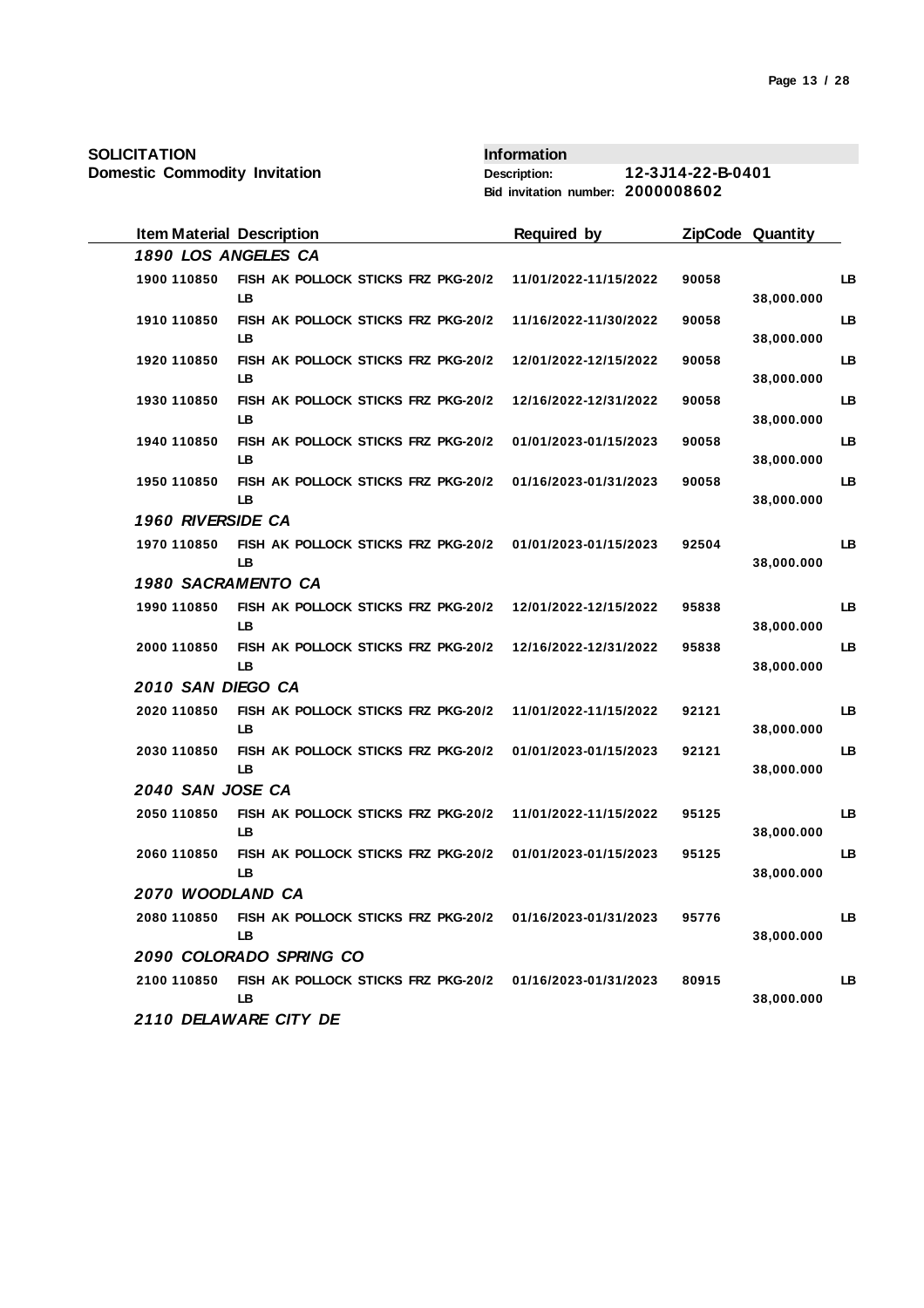**Domestic Commodity Invitation**

| <b>Item Material Description</b> |                                                  | <b>Required by</b>    |       | ZipCode Quantity |    |
|----------------------------------|--------------------------------------------------|-----------------------|-------|------------------|----|
| 2120 110850                      | FISH AK POLLOCK STICKS FRZ PKG-20/2<br><b>LB</b> | 01/16/2023-01/31/2023 | 19706 | 38,000.000       | LB |
| 2130 FORT MYERS FL               |                                                  |                       |       |                  |    |
| 2140 110850                      | FISH AK POLLOCK STICKS FRZ PKG-20/2<br>LB        | 01/01/2023-01/15/2023 | 33901 | 38,000.000       | LB |
| 2150 HOMESTEAD FL                |                                                  |                       |       |                  |    |
| 2160 110850                      | FISH AK POLLOCK STICKS FRZ PKG-20/2<br>LВ        | 11/01/2022-11/15/2022 | 33033 | 38,000.000       | LB |
| 2170 110850                      | FISH AK POLLOCK STICKS FRZ PKG-20/2<br>LВ        | 12/01/2022-12/15/2022 | 33033 | 38,000.000       | LB |
| 2180 JACKSONVILLE FL             |                                                  |                       |       |                  |    |
| 2190 110850                      | FISH AK POLLOCK STICKS FRZ PKG-20/2<br>LB.       | 11/01/2022-11/15/2022 | 32218 | 38,000.000       | LB |
| 2200 110850                      | FISH AK POLLOCK STICKS FRZ PKG-20/2<br><b>LB</b> | 01/01/2023-01/15/2023 | 32218 | 38,000.000       | LB |
| 2210 110850                      | FISH AK POLLOCK STICKS FRZ PKG-20/2<br>LB        | 11/01/2022-11/15/2022 | 32254 | 38,000.000       | LB |
|                                  | 2220 OAKLAND PARK FL                             |                       |       |                  |    |
| 2230 110850                      | FISH AK POLLOCK STICKS FRZ PKG-20/2<br><b>LB</b> | 11/16/2022-11/30/2022 | 33334 | 38,000.000       | LB |
| 2240 ORLANDO FL                  |                                                  |                       |       |                  |    |
| 2250 110850                      | FISH AK POLLOCK STICKS FRZ PKG-20/2<br>LB        | 11/16/2022-11/30/2022 | 32805 | 38,000.000       | LВ |
| 2260 TAMPA FL                    |                                                  |                       |       |                  |    |
| 2270 110850                      | FISH AK POLLOCK STICKS FRZ PKG-20/2<br>LB        | 12/01/2022-12/15/2022 | 33605 | 38,000.000       | LB |
| 2280 ATHENS GA                   |                                                  |                       |       |                  |    |
| 2290 110850                      | FISH AK POLLOCK STICKS FRZ PKG-20/2<br>LB        | 11/01/2022-11/15/2022 | 30607 | 38,000.000       | LB |
| 2300 AUGUSTA GA                  |                                                  |                       |       |                  |    |
| 2310 110850                      | FISH AK POLLOCK STICKS FRZ PKG-20/2<br><b>LB</b> | 11/01/2022-11/15/2022 | 30909 | 38,000.000       | LB |
| 2320 EAST POINT GA               |                                                  |                       |       |                  |    |
| 2330 110850                      | FISH AK POLLOCK STICKS FRZ PKG-20/2<br>LB        | 11/16/2022-11/30/2022 | 30344 | 38,000.000       | LB |
| 2340 110850                      | FISH AK POLLOCK STICKS FRZ PKG-20/2<br><b>LB</b> | 01/16/2023-01/31/2023 | 30344 | 38,000.000       | LB |
| 2350 MIDLAND GA                  |                                                  |                       |       |                  |    |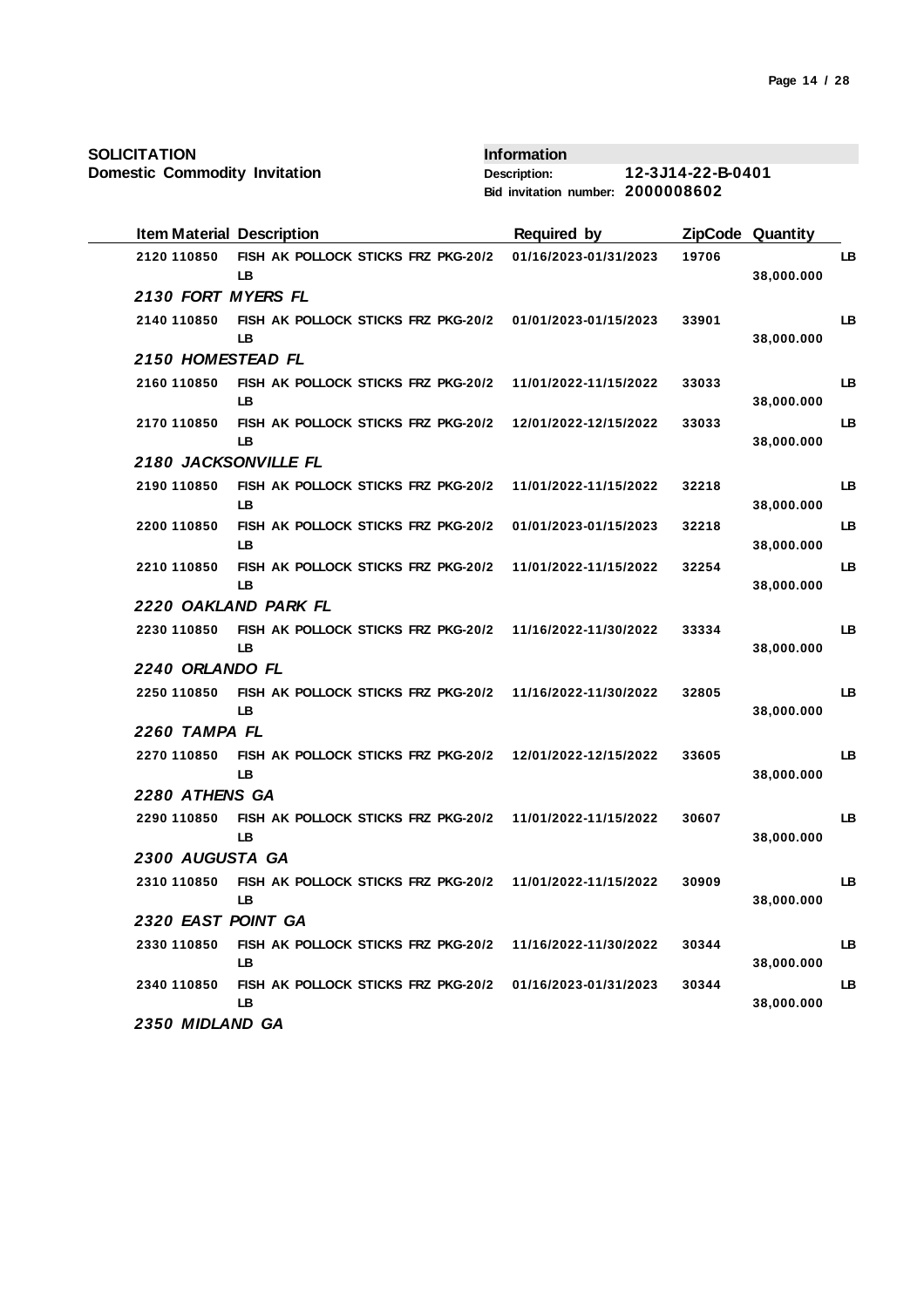**Domestic Commodity Invitation**

| <b>Item Material Description</b> |                                            | <b>Required by</b>    |       | <b>ZipCode Quantity</b> |    |
|----------------------------------|--------------------------------------------|-----------------------|-------|-------------------------|----|
| 2360 110850                      | FISH AK POLLOCK STICKS FRZ PKG-20/2<br>LВ  | 11/01/2022-11/15/2022 | 31820 | 38,000.000              | LВ |
| 2370 SAVANNAH GA                 |                                            |                       |       |                         |    |
| 2380 110850                      | FISH AK POLLOCK STICKS FRZ PKG-20/2<br>LB  | 11/01/2022-11/15/2022 | 31404 | 38,000.000              | LB |
| 2390 VALDOSTA GA                 |                                            |                       |       |                         |    |
| 2400 110850                      | FISH AK POLLOCK STICKS FRZ PKG-20/2<br>LВ  | 11/01/2022-11/15/2022 | 31601 | 38,000.000              | LВ |
| 2410 CHICAGO IL                  |                                            |                       |       |                         |    |
| 2420 110850                      | FISH AK POLLOCK STICKS FRZ PKG-20/2<br>LВ  | 11/01/2022-11/15/2022 | 60632 | 38,000.000              | LВ |
| 2430 CONCORDIA KS                |                                            |                       |       |                         |    |
| 2440 110850                      | FISH AK POLLOCK STICKS FRZ PKG-20/2<br>LB  | 11/01/2022-11/15/2022 | 66901 | 38,000.000              | LB |
| 2450 ERLANGER KY                 |                                            |                       |       |                         |    |
| 2460 110850                      | FISH AK POLLOCK STICKS FRZ PKG-20/2<br>LВ  | 11/01/2022-11/15/2022 | 41018 | 38,000.000              | LB |
| 2470 BATON ROUGE LA              |                                            |                       |       |                         |    |
| 2480 110850                      | FISH AK POLLOCK STICKS FRZ PKG-20/2<br>LB  | 12/16/2022-12/31/2022 | 70815 | 38,000.000              | LB |
| 2490 NEW ORLEANS LA              |                                            |                       |       |                         |    |
| 2500 110850                      | FISH AK POLLOCK STICKS FRZ PKG-20/2<br>LB  | 12/01/2022-12/15/2022 | 70123 | 38,000.000              | LB |
| 2510 SHREVEPORT LA               |                                            |                       |       |                         |    |
| 2520 110850                      | FISH AK POLLOCK STICKS FRZ PKG-20/2<br>LB  | 11/01/2022-11/15/2022 | 71106 | 38,000.000              | LB |
| 2530 CREEDMOOR NC                |                                            |                       |       |                         |    |
| 2540 110850                      | FISH AK POLLOCK STICKS FRZ PKG-20/2<br>LB  | 12/16/2022-12/31/2022 | 27522 | 38,000.000              | LB |
| 2550 110850                      | FISH AK POLLOCK STICKS FRZ PKG-20/2<br>LB  | 01/01/2023-01/15/2023 | 27522 | 38,000.000              | LB |
| 2560 110850                      | FISH AK POLLOCK STICKS FRZ PKG-20/2<br>LВ  | 01/16/2023-01/31/2023 | 27522 | 38,000.000              | LB |
| 2570 SALISBURY NC                |                                            |                       |       |                         |    |
| 2580 110850                      | FISH AK POLLOCK STICKS FRZ PKG-20/2<br>LB. | 12/16/2022-12/31/2022 | 28147 | 38,000.000              | LB |
| 2590 110850                      | FISH AK POLLOCK STICKS FRZ PKG-20/2<br>LB. | 01/01/2023-01/15/2023 | 28147 | 38,000.000              | LB |
|                                  |                                            |                       |       |                         |    |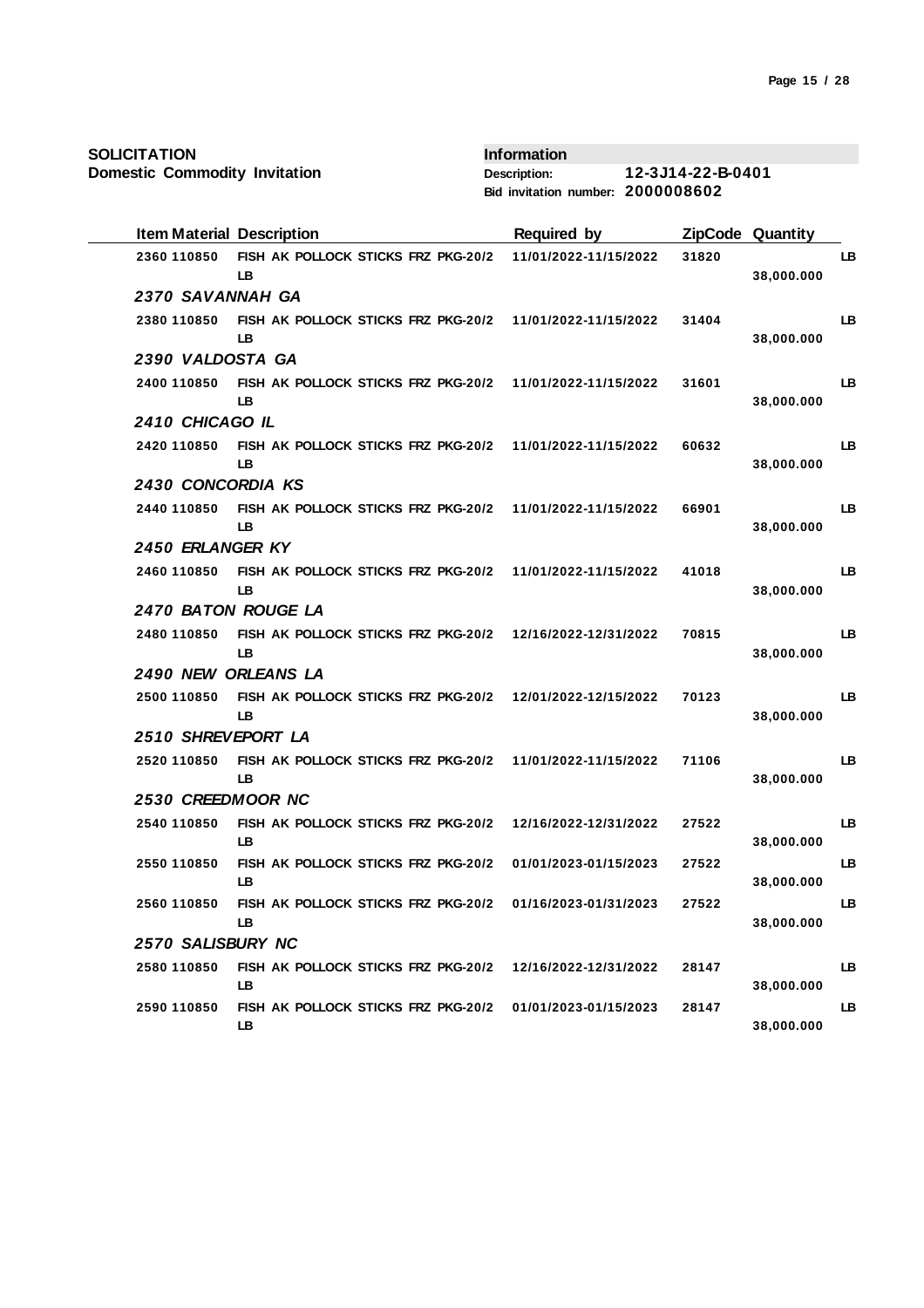**Domestic Commodity Invitation**

| <b>Item Material Description</b> |                                                  | <b>Required by</b>    |       | ZipCode Quantity |    |
|----------------------------------|--------------------------------------------------|-----------------------|-------|------------------|----|
| 2600 110850                      | FISH AK POLLOCK STICKS FRZ PKG-20/2<br>LB        | 01/16/2023-01/31/2023 | 28147 | 38,000.000       | LВ |
| 2610 HILLSIDE NJ                 |                                                  |                       |       |                  |    |
| 2620 110850                      | FISH AK POLLOCK STICKS FRZ PKG-20/2<br><b>LB</b> | 11/01/2022-11/15/2022 | 07205 | 38,000.000       | LB |
| 2630 110850                      | FISH AK POLLOCK STICKS FRZ PKG-20/2<br>LВ        | 12/01/2022-12/15/2022 | 07205 | 38,000.000       | LB |
| <b>2640 VINELAND NJ</b>          |                                                  |                       |       |                  |    |
| 2650 110850                      | FISH AK POLLOCK STICKS FRZ PKG-20/2<br>LВ        | 11/16/2022-11/30/2022 | 08360 | 38,000.000       | LB |
| 2660 110850                      | FISH AK POLLOCK STICKS FRZ PKG-20/2<br>LB        | 01/01/2023-01/15/2023 | 08360 | 38,000.000       | LB |
| 2670 110850                      | FISH AK POLLOCK STICKS FRZ PKG-20/2<br>LB        | 01/16/2023-01/31/2023 | 08360 | 38,000.000       | LB |
| 2680 ALBUQUERQUE NM              |                                                  |                       |       |                  |    |
| 2690 110850                      | FISH AK POLLOCK STICKS FRZ PKG-20/2<br>LB        | 11/01/2022-11/15/2022 | 87109 | 38,000.000       | LB |
| 2700 110850                      | FISH AK POLLOCK STICKS FRZ PKG-20/2<br>LB        | 01/01/2023-01/15/2023 | 87109 | 38,000.000       | LB |
| 2710 LAS VEGAS NV                |                                                  |                       |       |                  |    |
| 2720 110850                      | FISH AK POLLOCK STICKS FRZ PKG-20/2<br>LB        | 01/01/2023-01/15/2023 | 89030 | 38,000.000       | LB |
| 2730 MCCARRAN NV                 |                                                  |                       |       |                  |    |
| 2740 110850                      | FISH AK POLLOCK STICKS FRZ PKG-20/2<br>LB        | 11/16/2022-11/30/2022 | 89434 | 38,000.000       | LB |
| 2750 BRONX NY                    |                                                  |                       |       |                  |    |
| 2760 110850                      | FISH AK POLLOCK STICKS FRZ PKG-20/2<br>LB        | 11/01/2022-11/15/2022 | 10474 | 38,000.000       | LB |
| 2770 110850                      | FISH AK POLLOCK STICKS FRZ PKG-20/2<br>LB        | 12/01/2022-12/15/2022 | 10474 | 38,000.000       | LВ |
| 2780 110850                      | FISH AK POLLOCK STICKS FRZ PKG-20/2<br>LВ        | 01/01/2023-01/15/2023 | 10474 | 38,000.000       | LB |
| 2790 110850                      | FISH AK POLLOCK STICKS FRZ PKG-20/2<br><b>LB</b> | 01/16/2023-01/31/2023 | 10474 | 38,000.000       | LB |
| 2800 AKRON OH                    |                                                  |                       |       |                  |    |
| 2810 110850                      | FISH AK POLLOCK STICKS FRZ PKG-20/2<br>LB        | 11/01/2022-11/15/2022 | 44307 | 38,000.000       | LB |
| 2820 CLEVELAND OH                |                                                  |                       |       |                  |    |
|                                  |                                                  |                       |       |                  |    |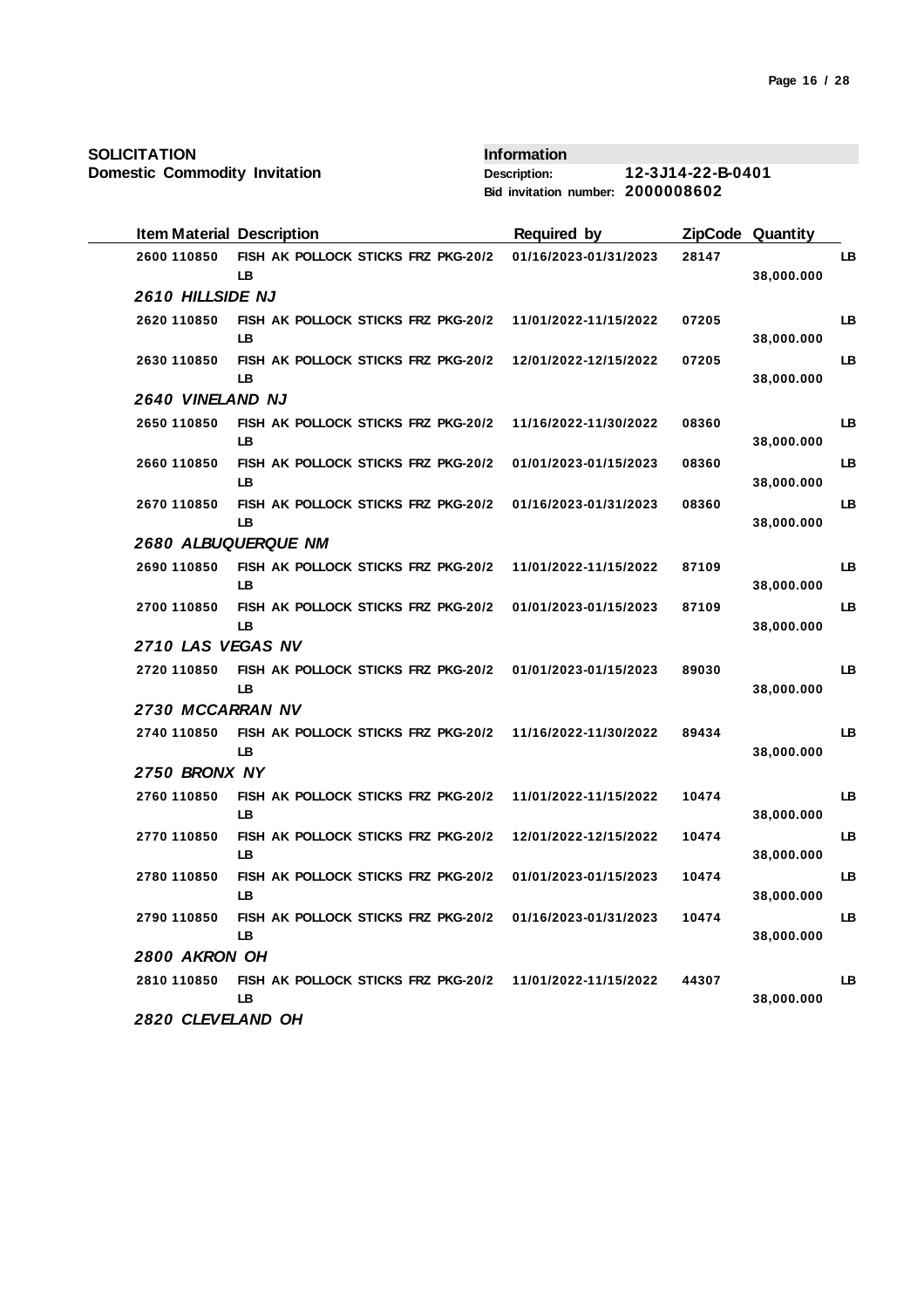**Domestic Commodity Invitation**

| <b>Item Material Description</b> |                                                  | <b>Required by</b>    |       | <b>ZipCode Quantity</b> |    |
|----------------------------------|--------------------------------------------------|-----------------------|-------|-------------------------|----|
| 2830 110850                      | FISH AK POLLOCK STICKS FRZ PKG-20/2<br>LB        | 11/16/2022-11/30/2022 | 44110 | 38,000.000              | LB |
| 2840 GROVE CITY OH               |                                                  |                       |       |                         |    |
| 2850 110850                      | FISH AK POLLOCK STICKS FRZ PKG-20/2<br>LB        | 12/16/2022-12/31/2022 | 43123 | 38,000.000              | LB |
| 2860 PORTLAND OR                 |                                                  |                       |       |                         |    |
| 2870 110850                      | FISH AK POLLOCK STICKS FRZ PKG-20/2<br>LB        | 11/01/2022-11/15/2022 | 97211 | 38,000.000              | LB |
| 2880 110850                      | FISH AK POLLOCK STICKS FRZ PKG-20/2<br>LB        | 12/01/2022-12/15/2022 | 97211 | 38,000.000              | LB |
| <b>2890 AUSTIN TX</b>            |                                                  |                       |       |                         |    |
| 2900 110850                      | FISH AK POLLOCK STICKS FRZ PKG-20/2<br><b>LB</b> | 12/01/2022-12/15/2022 | 78744 | 38,000.000              | LB |
| 2910 FORT WORTH TX               |                                                  |                       |       |                         |    |
| 2920 110850                      | FISH AK POLLOCK STICKS FRZ PKG-20/2<br>LB        | 11/01/2022-11/15/2022 | 76107 | 38,000.000              | LB |
| 2930 110850                      | FISH AK POLLOCK STICKS FRZ PKG-20/2<br>LB        | 12/01/2022-12/15/2022 | 76107 | 38,000.000              | LB |
| 2940 HOUSTON TX                  |                                                  |                       |       |                         |    |
| 2950 110850                      | FISH AK POLLOCK STICKS FRZ PKG-20/2<br><b>LB</b> | 11/01/2022-11/15/2022 | 77029 | 38,000.000              | LB |
| 2960 110850                      | FISH AK POLLOCK STICKS FRZ PKG-20/2<br>LB.       | 11/16/2022-11/30/2022 | 77029 | 38,000.000              | LB |
| 2970 110850                      | FISH AK POLLOCK STICKS FRZ PKG-20/2<br>LB        | 12/01/2022-12/15/2022 | 77029 | 38,000.000              | LB |
| 2980 110850                      | FISH AK POLLOCK STICKS FRZ PKG-20/2<br>LB        | 12/16/2022-12/31/2022 | 77029 | 38,000.000              | LB |
| 2990 110850                      | FISH AK POLLOCK STICKS FRZ PKG-20/2<br>LB        | 01/01/2023-01/15/2023 | 77029 | 38,000.000              | LB |
| <b>3000 PHARR TX</b>             |                                                  |                       |       |                         |    |
| 3010 110850                      | FISH AK POLLOCK STICKS FRZ PKG-20/2<br>LB        | 11/01/2022-11/15/2022 | 78577 | 38,000.000              | LB |
| 3020 PLANO TX                    |                                                  |                       |       |                         |    |
| 3030 110850                      | FISH AK POLLOCK STICKS FRZ PKG-20/2<br>LB        | 11/01/2022-11/15/2022 | 75075 | 38,000.000              | LB |
| 3040 110850                      | FISH AK POLLOCK STICKS FRZ PKG-20/2              | 11/16/2022-11/30/2022 | 75075 |                         | LB |
| 3050 110850                      | LB<br>FISH AK POLLOCK STICKS FRZ PKG-20/2        | 12/01/2022-12/15/2022 | 75075 | 38,000.000              | LB |
|                                  |                                                  |                       |       |                         |    |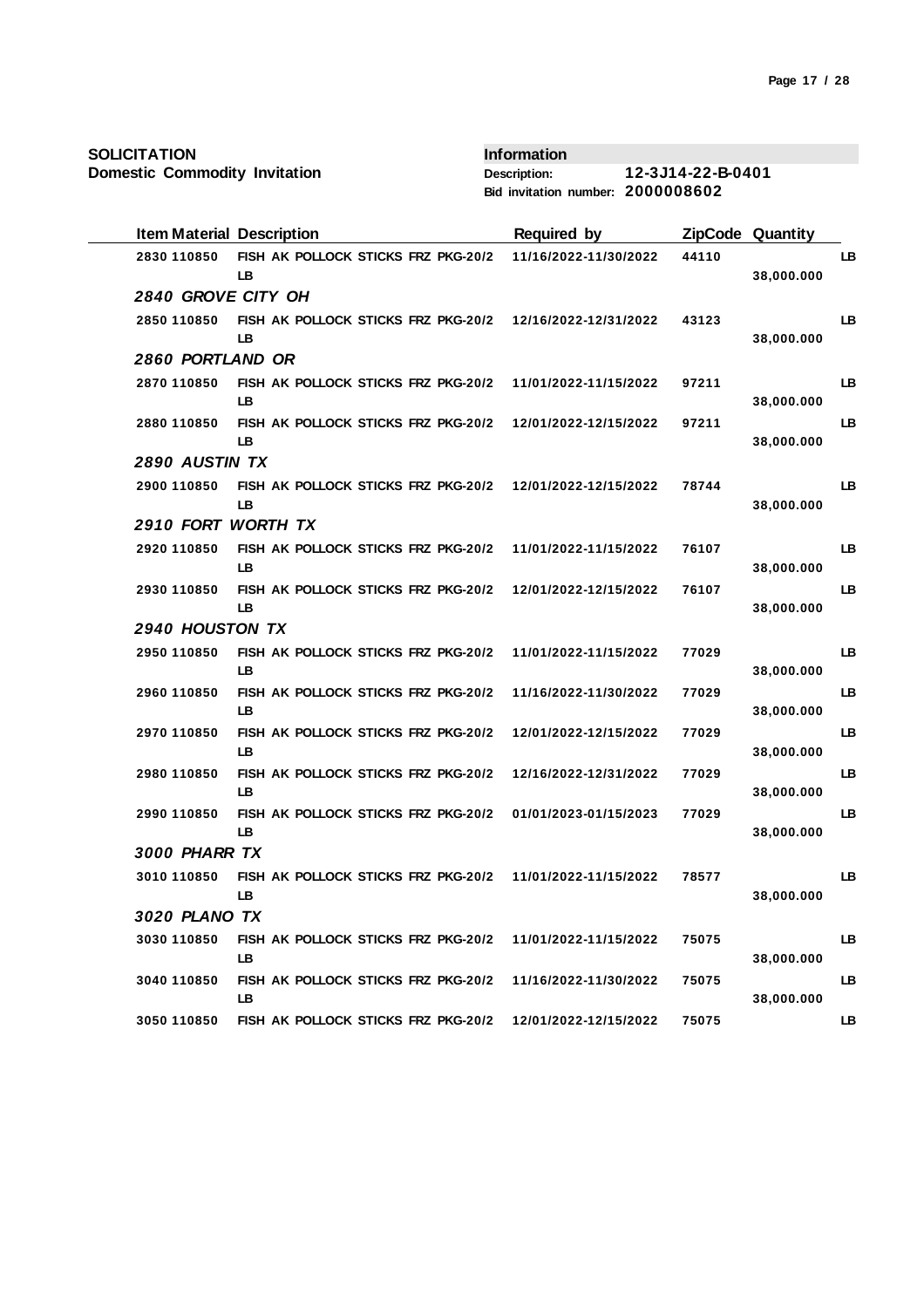| <b>Item Material Description</b> |                                                                          | <b>Required by</b>    |       | <b>ZipCode Quantity</b> |    |
|----------------------------------|--------------------------------------------------------------------------|-----------------------|-------|-------------------------|----|
|                                  | <b>LB</b>                                                                |                       |       | 38,000.000              |    |
| 3060 SAN ANTONIO TX              |                                                                          |                       |       |                         |    |
| 3070 110850                      | FISH AK POLLOCK STICKS FRZ PKG-20/2                                      | 11/01/2022-11/15/2022 | 78227 |                         | LB |
|                                  | LB                                                                       |                       |       | 38,000.000              |    |
| 3080 110850                      | FISH AK POLLOCK STICKS FRZ PKG-20/2                                      | 01/01/2023-01/15/2023 | 78227 |                         | LB |
| 3090 TYLER TX                    | LB                                                                       |                       |       | 38,000.000              |    |
| 3100 110850                      | FISH AK POLLOCK STICKS FRZ PKG-20/2 11/01/2022-11/15/2022                |                       | 75711 |                         | LB |
|                                  | LB                                                                       |                       |       | 38,000.000              |    |
|                                  | 3110 LOT: 1729568 MILTON FL / TALLAHASSEE                                |                       |       |                         |    |
|                                  | Tendering text - Item: LOT: 1729568 MILTON FL / TALLAHASSEE FL /         |                       |       |                         |    |
| 3120 110850                      | FISH AK POLLOCK STICKS FRZ PKG-20/2 11/01/2022-11/15/2022                |                       | 32583 |                         | LB |
|                                  | <b>LB</b>                                                                |                       |       | 19,000.000              |    |
| 3130 110850                      | FISH AK POLLOCK STICKS FRZ PKG-20/2 11/01/2022-11/15/2022<br>LB          |                       | 32310 | 19,000.000              | LB |
|                                  | 3140 LOT: 17602128 ERIE PA / REPUBLIC PA /                               |                       |       |                         |    |
|                                  | Tendering text - Item: LOT: 17602128 ERIE PA / REPUBLIC PA / SHARON PA / |                       |       |                         |    |
| 3150 110850                      | FISH AK POLLOCK STICKS FRZ PKG-20/2 01/16/2023-01/31/2023                |                       | 16501 |                         | LB |
|                                  | LB                                                                       |                       |       | 19,000.000              |    |
| 3160 110850                      | FISH AK POLLOCK STICKS FRZ PKG-20/2                                      | 01/16/2023-01/31/2023 | 15475 |                         | LB |
|                                  | <b>LB</b>                                                                |                       |       | 9,520.000               |    |
| 3170 110850                      | FISH AK POLLOCK STICKS FRZ PKG-20/2 01/16/2023-01/31/2023<br><b>LB</b>   |                       | 16146 | 9,480.000               | LB |
|                                  | 3180 LOT: 25298067 MARYVILLE TN / NASHVILL                               |                       |       |                         |    |
|                                  | Tendering text - Item : LOT: 25298067 MARYVILLE TN / NASHVILLE TN /      |                       |       |                         |    |
| 3190 110850                      | FISH AK POLLOCK STICKS FRZ PKG-20/2 11/01/2022-11/15/2022                |                       | 37801 |                         | LB |
|                                  | LB.                                                                      |                       |       | 28,560.000              |    |
| 3200 110850                      | FISH AK POLLOCK STICKS FRZ PKG-20/2 11/01/2022-11/15/2022                |                       | 37228 |                         | LB |
|                                  | <b>LB</b><br>3210 LOT: 37580060 CREEDMOOR NC / SALISBUR                  |                       |       | 9,440.000               |    |
|                                  | Tendering text - Item: LOT: 37580060 CREEDMOOR NC / SALISBURY NC /       |                       |       |                         |    |
| 3220 110850                      | FISH AK POLLOCK STICKS FRZ PKG-20/2 01/16/2023-01/31/2023                |                       | 27522 |                         | LB |
|                                  | LB                                                                       |                       |       | 19,000.000              |    |
| 3230 110850                      | FISH AK POLLOCK STICKS FRZ PKG-20/2 01/16/2023-01/31/2023                |                       | 28147 |                         | LB |
|                                  | LB                                                                       |                       |       | 19,000.000              |    |
|                                  | 3240 LOT: 37786336 GROVE CITY OH / LORAIN                                |                       |       |                         |    |
|                                  | Tendering text - Item: LOT: 37786336 GROVE CITY OH / LORAIN OH /         |                       |       |                         |    |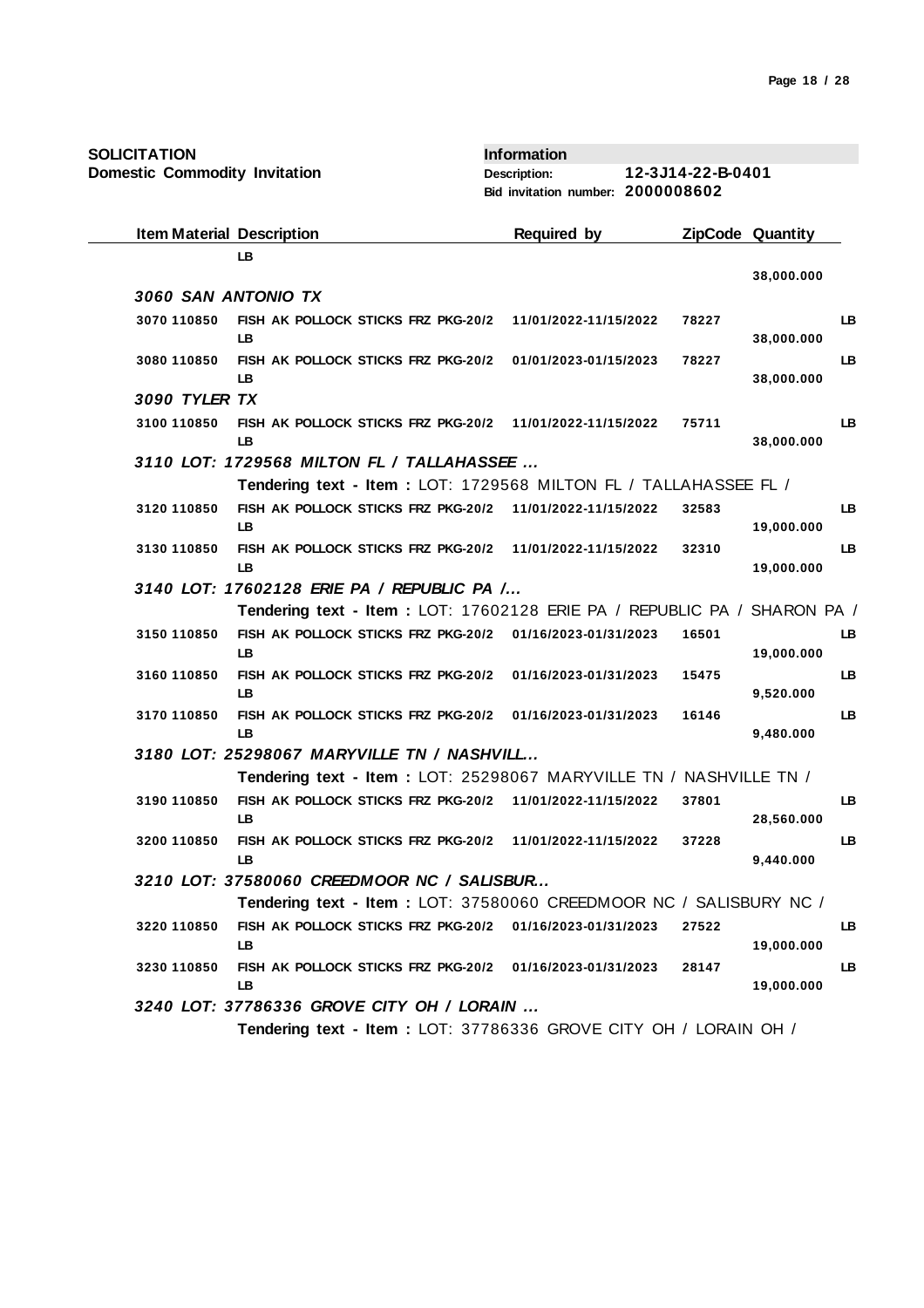| SOLICITATION<br><b>Domestic Commodity Invitation</b> |                                                                                                 | <b>Information</b><br><b>Description:</b><br>Bid invitation number: 2000008602 | 12-3J14-22-B-0401 |                         |    |
|------------------------------------------------------|-------------------------------------------------------------------------------------------------|--------------------------------------------------------------------------------|-------------------|-------------------------|----|
|                                                      |                                                                                                 |                                                                                |                   |                         |    |
| <b>Item Material Description</b>                     |                                                                                                 | <b>Required by</b>                                                             |                   | <b>ZipCode Quantity</b> |    |
|                                                      | YOUNGSTOWN OH /                                                                                 |                                                                                |                   |                         |    |
| 3250 110850                                          | FISH AK POLLOCK STICKS FRZ PKG-20/2<br>LB                                                       | 11/16/2022-11/30/2022                                                          | 43123             | 11,400.000              | LB |
| 3260 110850                                          | FISH AK POLLOCK STICKS FRZ PKG-20/2<br>LB.                                                      | 11/16/2022-11/30/2022                                                          | 44053             | 11,400.000              | LB |
| 3270 110850                                          | FISH AK POLLOCK STICKS FRZ PKG-20/2<br>LB                                                       | 11/16/2022-11/30/2022                                                          | 44509             | 15,200.000              | LB |
|                                                      | 3280 LOT: 42548114 ELIZABETHTOWN KY / INDE                                                      |                                                                                |                   |                         |    |
|                                                      | Tendering text - Item : LOT: 42548114 ELIZABETHTOWN KY / INDEPENDENCE KY<br>/ LOUISVILLE KY /   |                                                                                |                   |                         |    |
| 3290 110850                                          | FISH AK POLLOCK STICKS FRZ PKG-20/2 01/16/2023-01/31/2023<br>LB.                                |                                                                                | 42701             | 14,000.000              | LB |
| 3300 110850                                          | FISH AK POLLOCK STICKS FRZ PKG-20/2<br>LB.                                                      | 01/16/2023-01/31/2023                                                          | 41051             | 10,000.000              | LB |
| 3310 110850                                          | FISH AK POLLOCK STICKS FRZ PKG-20/2<br><b>LB</b>                                                | 01/16/2023-01/31/2023                                                          | 40228             | 14,000.000              | LB |
|                                                      | 3320 LOT: 80873015 BROOKLYN PARK MN / EAST                                                      |                                                                                |                   |                         |    |
|                                                      | Tendering text - Item : LOT: 80873015 BROOKLYN PARK MN / EAST GRAND<br>FORKS MN / NEW HOPE MN / |                                                                                |                   |                         |    |
| 3330 110850                                          | FISH AK POLLOCK STICKS FRZ PKG-20/2<br>LB.                                                      | 11/16/2022-11/30/2022                                                          | 55428             | 14,240.000              | LB |
| 3340 110850                                          | FISH AK POLLOCK STICKS FRZ PKG-20/2<br>LB                                                       | 11/16/2022-11/30/2022                                                          | 56721             | 6,840.000               | LB |
| 3350 110850                                          | FISH AK POLLOCK STICKS FRZ PKG-20/2<br><b>LB</b>                                                | 11/16/2022-11/30/2022                                                          | 55428             | 16,920.000              | LB |
|                                                      | 3360 LOT: 121174406 DENVER CO / GREELEY CO /                                                    |                                                                                |                   |                         |    |
| 3370 110850                                          | FISH AK POLLOCK STICKS FRZ PKG-20/2<br>LВ                                                       | 01/01/2023-01/15/2023                                                          | 80239             | 19,000.000              | LB |
| 3380 110850                                          | FISH AK POLLOCK STICKS FRZ PKG-20/2<br>LB                                                       | 01/01/2023-01/15/2023                                                          | 80631             | 19,000.000              | LB |
|                                                      | 3390 LOT: 142528095 STOCKTON CA / WOODLAND                                                      |                                                                                |                   |                         |    |
|                                                      | Tendering text - Item : LOT: 142528095 STOCKTON CA / WOODLAND CA /                              |                                                                                |                   |                         |    |
| 3400 110850                                          | FISH AK POLLOCK STICKS FRZ PKG-20/2 12/01/2022-12/15/2022<br>LB                                 |                                                                                | 95205             | 19,000.000              | LB |
| 3410 110850                                          | FISH AK POLLOCK STICKS FRZ PKG-20/2<br>LB                                                       | 12/01/2022-12/15/2022                                                          | 95776             | 19,000.000              | LB |
|                                                      | 3420 LOT: 163296324 HAMPTON VA / NORFOLK VA /                                                   |                                                                                |                   |                         |    |
| 3430 110850                                          | FISH AK POLLOCK STICKS FRZ PKG-20/2 12/01/2022-12/15/2022                                       |                                                                                | 23661             |                         | LB |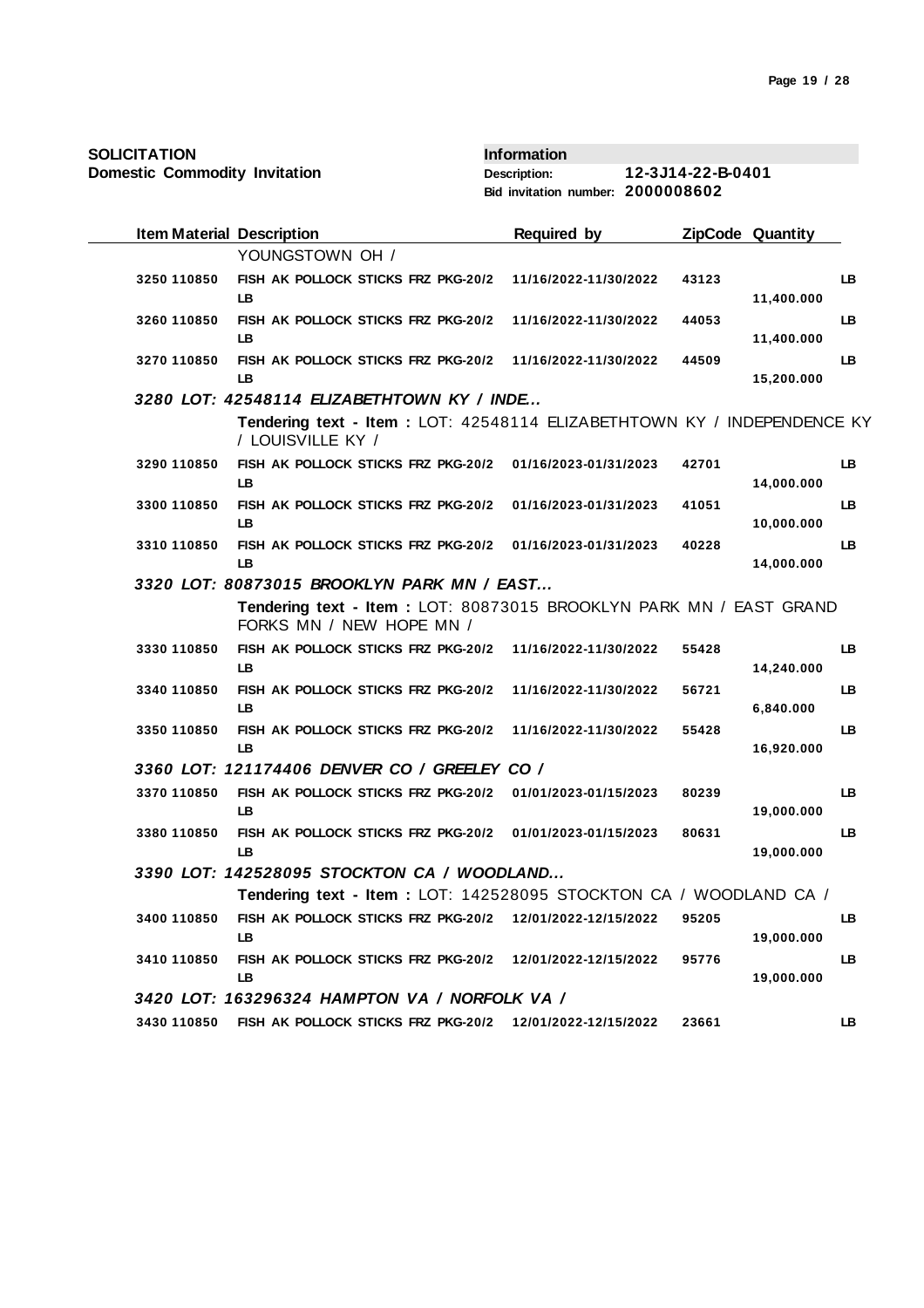| SOLICITATION                         |                                                                                                | <b>Information</b>                |                   |                         |    |
|--------------------------------------|------------------------------------------------------------------------------------------------|-----------------------------------|-------------------|-------------------------|----|
| <b>Domestic Commodity Invitation</b> |                                                                                                | <b>Description:</b>               | 12-3J14-22-B-0401 |                         |    |
|                                      |                                                                                                | Bid invitation number: 2000008602 |                   |                         |    |
| <b>Item Material Description</b>     |                                                                                                | <b>Required by</b>                |                   | <b>ZipCode Quantity</b> |    |
|                                      | LB                                                                                             |                                   |                   |                         |    |
|                                      |                                                                                                |                                   |                   | 19,000.000              |    |
| 3440 110850                          | FISH AK POLLOCK STICKS FRZ PKG-20/2 12/01/2022-12/15/2022<br>LB                                |                                   | 23504             | 19,000.000              | LB |
|                                      | 3450 LOT: 175544298 COLUMBIA MO / KANSAS C                                                     |                                   |                   |                         |    |
|                                      | Tendering text - Item : LOT: 175544298 COLUMBIA MO / KANSAS CITY MO / ST<br>JOSEPH MO /        |                                   |                   |                         |    |
| 3460 110850                          | FISH AK POLLOCK STICKS FRZ PKG-20/2<br>LB                                                      | 11/16/2022-11/30/2022             | 65202             | 14,840.000              | LB |
| 3470 110850                          | FISH AK POLLOCK STICKS FRZ PKG-20/2<br>LB                                                      | 11/16/2022-11/30/2022             | 64129             | 13,640.000              | LB |
| 3480 110850                          | FISH AK POLLOCK STICKS FRZ PKG-20/2<br><b>LB</b>                                               | 11/16/2022-11/30/2022             | 64505             | 9,520.000               | LB |
|                                      | 3490 LOT: 177389246 CLINTON TOWNSHIP MI /                                                      |                                   |                   |                         |    |
|                                      | Tendering text - Item: LOT: 177389246 CLINTON TOWNSHIP MI / COMSTOCK<br>PARK MI / LANSING MI / |                                   |                   |                         |    |
| 3500 110850                          | FISH AK POLLOCK STICKS FRZ PKG-20/2<br>LB.                                                     | 01/01/2023-01/15/2023             | 48036             | 17,000.000              | LB |
| 3510 110850                          | FISH AK POLLOCK STICKS FRZ PKG-20/2<br><b>LB</b>                                               | 01/01/2023-01/15/2023             | 49321             | 13,400.000              | LB |
| 3520 110850                          | FISH AK POLLOCK STICKS FRZ PKG-20/2<br><b>LB</b>                                               | 01/01/2023-01/15/2023             | 48910             | 7,600.000               | LB |
|                                      | 3530 LOT: 182409975 ROCHESTER NY / SYRACUS                                                     |                                   |                   |                         |    |
|                                      | Tendering text - Item: LOT: 182409975 ROCHESTER NY / SYRACUSE NY /                             |                                   |                   |                         |    |
| 3540 110850                          | FISH AK POLLOCK STICKS FRZ PKG-20/2 01/16/2023-01/31/2023                                      |                                   | 14615             |                         | LB |
|                                      | LB                                                                                             |                                   |                   | 19,000.000              |    |
| 3550 110850                          | FISH AK POLLOCK STICKS FRZ PKG-20/2 01/16/2023-01/31/2023<br>LB                                |                                   | 13209             | 19,000.000              | LB |
|                                      | 3560 LOT: 191389118 BATH MI / COMSTOCK PAR                                                     |                                   |                   |                         |    |
|                                      | Tendering text - Item: LOT: 191389118 BATH MI / COMSTOCK PARK MI /<br>KALAMAZOO MI /           |                                   |                   |                         |    |
| 3570 110850                          | FISH AK POLLOCK STICKS FRZ PKG-20/2<br>LB                                                      | 11/01/2022-11/15/2022             | 48808             | 9,520.000               | LB |
| 3580 110850                          | FISH AK POLLOCK STICKS FRZ PKG-20/2<br>LB                                                      | 11/01/2022-11/15/2022             | 49321             | 19,000.000              | LB |
| 3590 110850                          | FISH AK POLLOCK STICKS FRZ PKG-20/2<br>LB.                                                     | 11/01/2022-11/15/2022             | 49001             | 9,480.000               | LB |
|                                      | 3600 LOT: 216498458 BRIDGETON MO / KANSAS                                                      |                                   |                   |                         |    |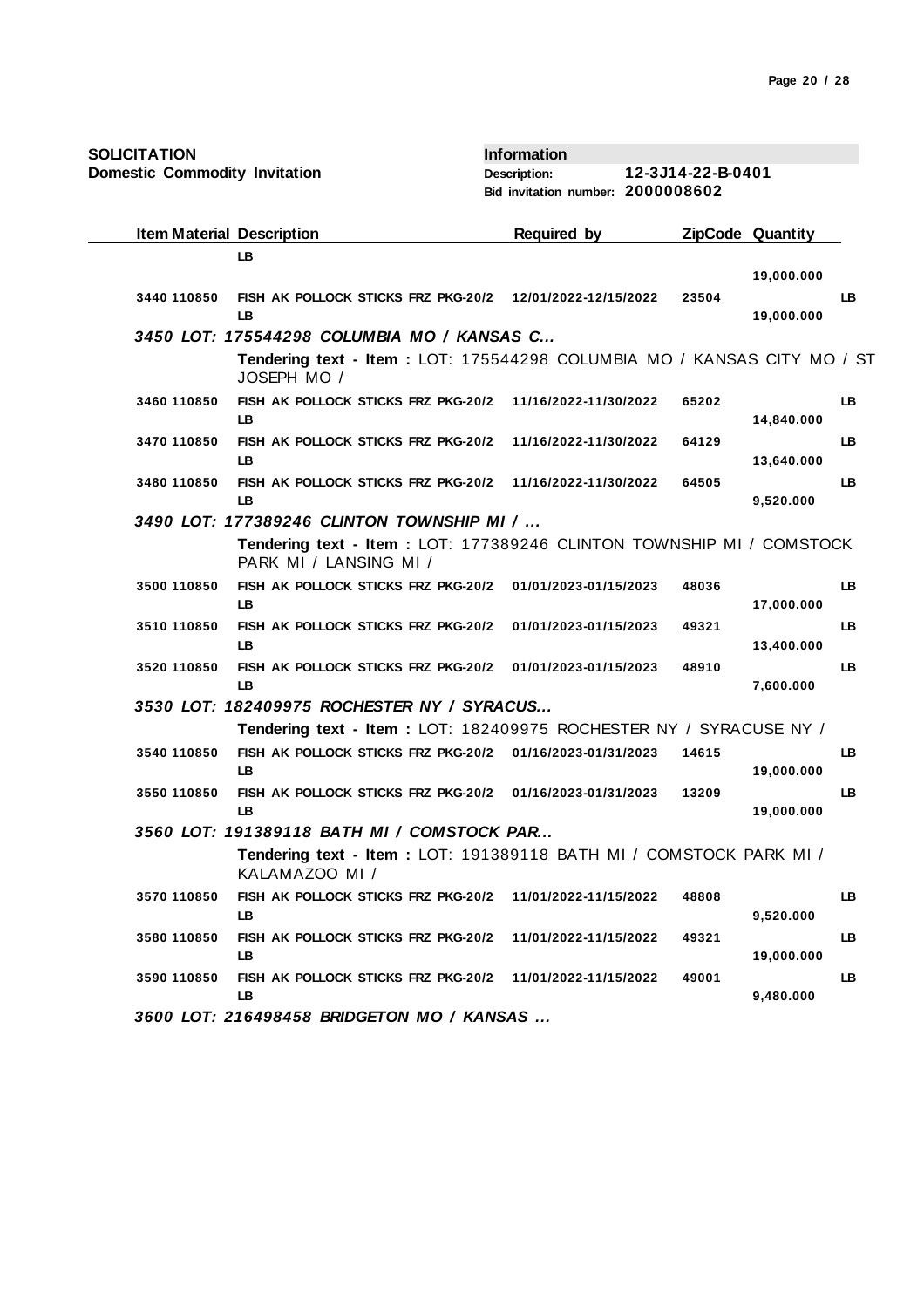| SOLICITATION |  |
|--------------|--|
|--------------|--|

| <b>Item Material Description</b> |                                                                                           | <b>Required by</b>    |       | ZipCode Quantity |     |
|----------------------------------|-------------------------------------------------------------------------------------------|-----------------------|-------|------------------|-----|
|                                  | Tendering text - Item: LOT: 216498458 BRIDGETON MO / KANSAS CITY MO /<br>SPRINGFIELD MO / |                       |       |                  |     |
| 3610 110850                      | FISH AK POLLOCK STICKS FRZ PKG-20/2<br>LB.                                                | 12/16/2022-12/31/2022 | 63044 | 16,600.000       | LB  |
| 3620 110850                      | FISH AK POLLOCK STICKS FRZ PKG-20/2<br><b>LB</b>                                          | 12/16/2022-12/31/2022 | 64129 | 10,160.000       | LB  |
| 3630 110850                      | FISH AK POLLOCK STICKS FRZ PKG-20/2 12/16/2022-12/31/2022<br>LB                           |                       | 65803 | 11,240.000       | LB  |
|                                  | 3640 LOT: 252522178 BOISE ID / COEUR D'ALE                                                |                       |       |                  |     |
|                                  | Tendering text - Item: LOT: 252522178 BOISE ID / COEUR D'ALENE ID /                       |                       |       |                  |     |
| 3650 110850                      | FISH AK POLLOCK STICKS FRZ PKG-20/2 01/16/2023-01/31/2023<br>LB.                          |                       | 83702 | 12,680.000       | LB  |
| 3660 110850                      | FISH AK POLLOCK STICKS FRZ PKG-20/2 01/16/2023-01/31/2023<br>LB                           |                       | 83702 | 12,640.000       | LB  |
| 3670 110850                      | FISH AK POLLOCK STICKS FRZ PKG-20/2 01/16/2023-01/31/2023<br><b>LB</b>                    |                       | 83815 | 12,680.000       | LB  |
|                                  | 3680 LOT: 262465862 BROOKLYN PARK MN / NEW                                                |                       |       |                  |     |
|                                  | Tendering text - Item : LOT: 262465862 BROOKLYN PARK MN / NEW HOPE MN /                   |                       |       |                  |     |
| 3690 110850                      | FISH AK POLLOCK STICKS FRZ PKG-20/2 12/01/2022-12/15/2022<br><b>LB</b>                    |                       | 55428 | 25,200.000       | LB  |
| 3700 110850                      | FISH AK POLLOCK STICKS FRZ PKG-20/2 12/01/2022-12/15/2022<br>LB.                          |                       | 55428 | 12,800.000       | LB. |
|                                  | 3710 LOT: 293556728 BROOKLYN PARK MN / ROC                                                |                       |       |                  |     |
|                                  | Tendering text - Item : LOT: 293556728 BROOKLYN PARK MN / ROCHESTER MN<br>$\prime$        |                       |       |                  |     |
| 3720 110850                      | FISH AK POLLOCK STICKS FRZ PKG-20/2<br><b>LB</b>                                          | 01/01/2023-01/15/2023 | 55428 | 30,760.000       | LB. |
| 3730 110850                      | FISH AK POLLOCK STICKS FRZ PKG-20/2<br><b>LB</b>                                          | 01/01/2023-01/15/2023 | 55904 | 7,240.000        | LB  |
|                                  | 3740 LOT: 301727631 CLEARWATER FL / PORT R                                                |                       |       |                  |     |
|                                  | Tendering text - Item: LOT: 301727631 CLEARWATER FL / PORT RICHEY FL /                    |                       |       |                  |     |
| 3750 110850                      | FISH AK POLLOCK STICKS FRZ PKG-20/2 12/01/2022-12/15/2022<br>LB                           |                       | 33756 | 24,320.000       | LB  |
| 3760 110850                      | FISH AK POLLOCK STICKS FRZ PKG-20/2 12/01/2022-12/15/2022<br>LB                           |                       | 34688 | 13,680.000       | LB  |
|                                  | 3770 LOT: 315003892 HELENA MT / EVANSVILLE                                                |                       |       |                  |     |
|                                  | Tendering text - Item : LOT: 315003892 HELENA MT / EVANSVILLE WY /                        |                       |       |                  |     |
| 3780 110850                      | FISH AK POLLOCK STICKS FRZ PKG-20/2 12/16/2022-12/31/2022                                 |                       | 59620 |                  | LB. |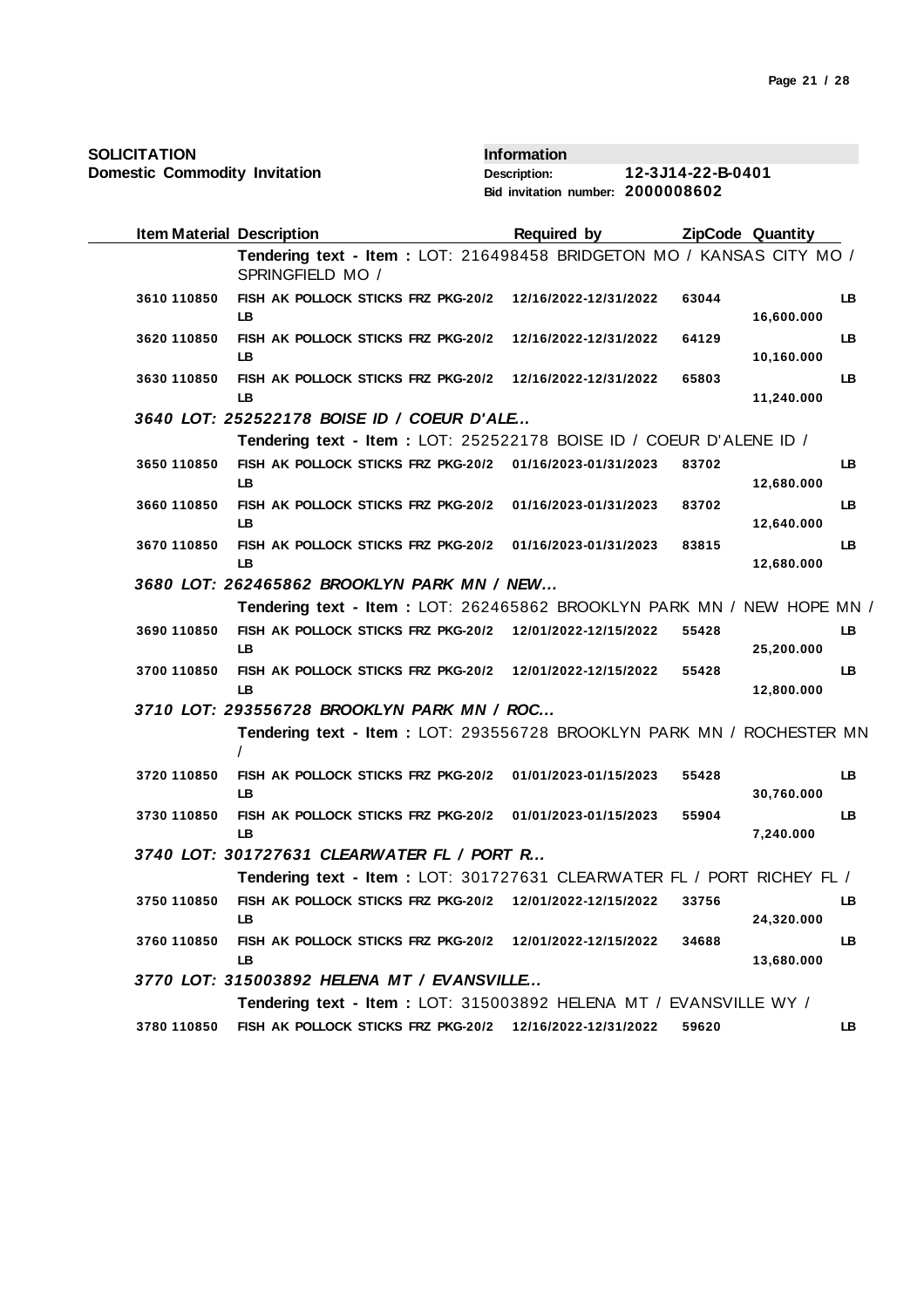| <b>SOLICITATION</b><br><b>Domestic Commodity Invitation</b> |                                                                                         | <b>Information</b><br><b>Description:</b><br>Bid invitation number: 2000008602 | 12-3J14-22-B-0401 |                         |           |
|-------------------------------------------------------------|-----------------------------------------------------------------------------------------|--------------------------------------------------------------------------------|-------------------|-------------------------|-----------|
| <b>Item Material Description</b>                            |                                                                                         | <b>Required by</b>                                                             |                   | <b>ZipCode Quantity</b> |           |
|                                                             | LB                                                                                      |                                                                                |                   | 19,000.000              |           |
| 3790 110850                                                 | FISH AK POLLOCK STICKS FRZ PKG-20/2<br>LВ                                               | 12/16/2022-12/31/2022                                                          | 82636             | 19,000.000              | LB        |
|                                                             | 3800 LOT: 315667676 EVANSVILLE IN / LEXING                                              |                                                                                |                   |                         |           |
|                                                             | Tendering text - Item : LOT: 315667676 EVANSVILLE IN / LEXINGTON KY /                   |                                                                                |                   |                         |           |
| 3810 110850                                                 | FISH AK POLLOCK STICKS FRZ PKG-20/2<br>LB                                               | 01/16/2023-01/31/2023                                                          | 47711             | 8,000.000               | LB        |
| 3820 110850                                                 | FISH AK POLLOCK STICKS FRZ PKG-20/2 01/16/2023-01/31/2023<br>LB                         |                                                                                | 40511             | 30,000.000              | LB.       |
|                                                             | 3830 LOT: 325670799 DAYTON OH / FAIRFIELD                                               |                                                                                |                   |                         |           |
|                                                             | Tendering text - Item: LOT: 325670799 DAYTON OH / FAIRFIELD OH / LIMA OH                |                                                                                |                   |                         |           |
| 3840 110850                                                 | FISH AK POLLOCK STICKS FRZ PKG-20/2<br><b>LB</b>                                        | 11/01/2022-11/15/2022                                                          | 45417             | 14,000.000              | LB        |
| 3850 110850                                                 | FISH AK POLLOCK STICKS FRZ PKG-20/2<br>LB                                               | 11/01/2022-11/15/2022                                                          | 45014             | 12,000.000              | LB        |
| 3860 110850                                                 | FISH AK POLLOCK STICKS FRZ PKG-20/2<br>LB                                               | 11/01/2022-11/15/2022                                                          | 45804             | 12,000.000              | <b>LB</b> |
|                                                             | 3870 LOT: 335097611 MCCONNELLSBURG PA / MI                                              |                                                                                |                   |                         |           |
|                                                             | Tendering text - Item: LOT: 335097611 MCCONNELLSBURG PA / MIFFLINTOWN<br>PA / YORK PA / |                                                                                |                   |                         |           |
| 3880 110850                                                 | FISH AK POLLOCK STICKS FRZ PKG-20/2<br>LB                                               | 01/01/2023-01/15/2023                                                          | 17233             | 9,520.000               | LB        |
| 3890 110850                                                 | FISH AK POLLOCK STICKS FRZ PKG-20/2<br>LB                                               | 01/01/2023-01/15/2023                                                          | 17059             | 9,480.000               | LB        |
| 3900 110850                                                 | FISH AK POLLOCK STICKS FRZ PKG-20/2<br>LB                                               | 01/01/2023-01/15/2023                                                          | 17406             | 19,000.000              | LB        |
|                                                             | 3910 LOT: 362719751 BRIDGETON MO / SIKESTO                                              |                                                                                |                   |                         |           |
|                                                             | Tendering text - Item: LOT: 362719751 BRIDGETON MO / SIKESTON MO /<br>SPRINGFIELD MO /  |                                                                                |                   |                         |           |
| 3920 110850                                                 | FISH AK POLLOCK STICKS FRZ PKG-20/2<br>LB.                                              | 11/01/2022-11/15/2022                                                          | 63044             | 17,280.000              | LB        |
| 3930 110850                                                 | FISH AK POLLOCK STICKS FRZ PKG-20/2<br>LB                                               | 11/01/2022-11/15/2022                                                          | 63801             | 9,520.000               | LB.       |
| 3940 110850                                                 | FISH AK POLLOCK STICKS FRZ PKG-20/2<br>LB                                               | 11/01/2022-11/15/2022                                                          | 65803             | 11,200.000              | LB.       |
|                                                             | 3950 LOT: 378651149 EL PASO TX / ODESSA TX /                                            |                                                                                |                   |                         |           |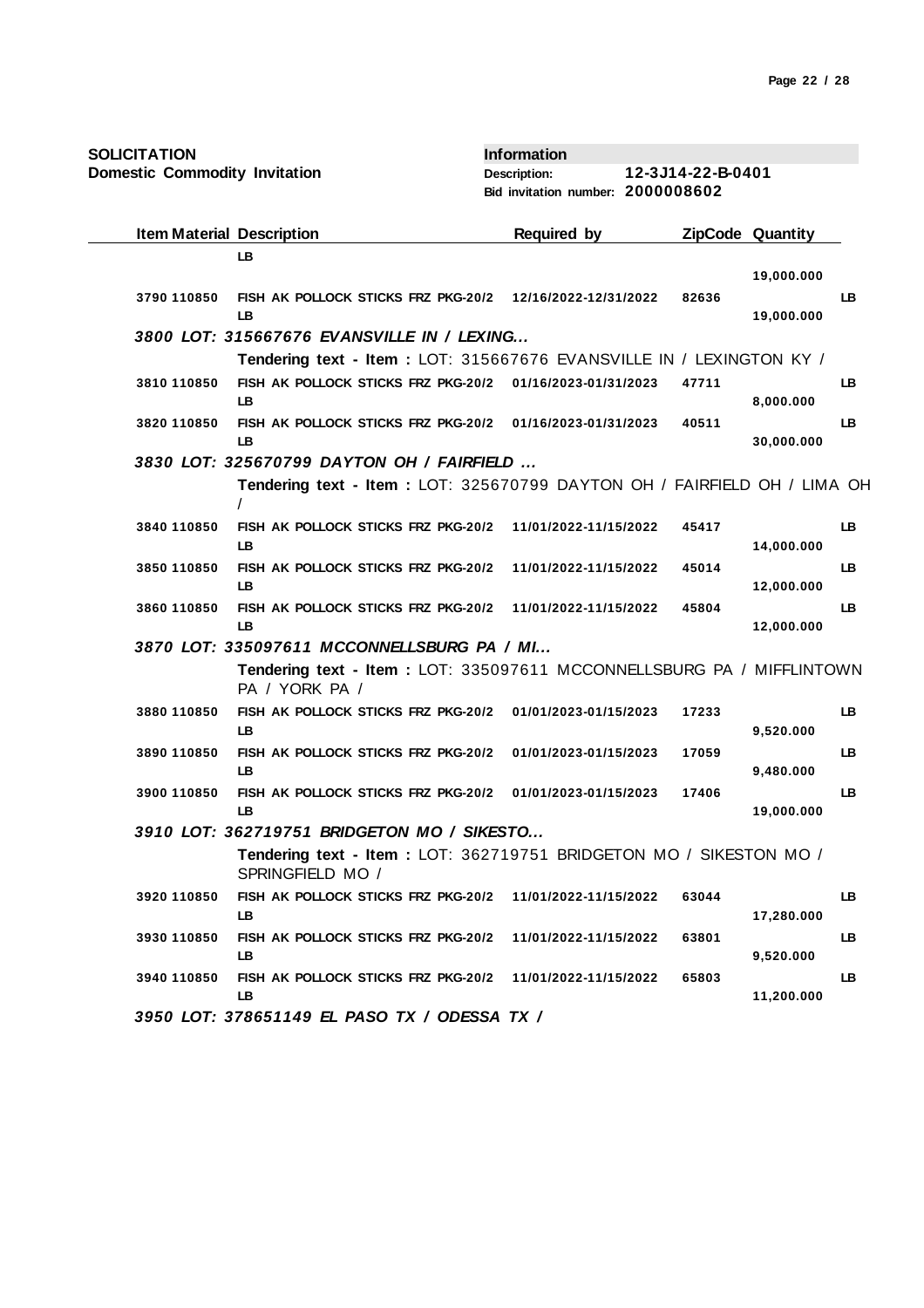| <b>SOLICITATION</b> |  |
|---------------------|--|
|---------------------|--|

| <b>Item Material Description</b> |                                                                                                      | <b>Required by</b>    |       | <b>ZipCode Quantity</b> |           |
|----------------------------------|------------------------------------------------------------------------------------------------------|-----------------------|-------|-------------------------|-----------|
| 3960 110850                      | FISH AK POLLOCK STICKS FRZ PKG-20/2<br>LB.                                                           | 11/01/2022-11/15/2022 | 79927 | 28,480.000              | LB        |
| 3970 110850                      | FISH AK POLLOCK STICKS FRZ PKG-20/2<br>LB.                                                           | 11/01/2022-11/15/2022 | 79761 | 9,520.000               | LB.       |
|                                  | 3980 LOT: 410951501 MEMPHIS TN / NASHVILLE                                                           |                       |       |                         |           |
|                                  | Tendering text - Item: LOT: 410951501 MEMPHIS TN / NASHVILLE TN /                                    |                       |       |                         |           |
| 3990 110850                      | FISH AK POLLOCK STICKS FRZ PKG-20/2 12/01/2022-12/15/2022<br>LB.                                     |                       | 38118 | 22,000.000              | LB.       |
| 4000 110850                      | FISH AK POLLOCK STICKS FRZ PKG-20/2<br><b>LB</b>                                                     | 12/01/2022-12/15/2022 | 37228 | 16,000.000              | LB        |
|                                  | 4010 LOT: 439517385 FORT SMITH AR / LITTLE                                                           |                       |       |                         |           |
|                                  | Tendering text - Item : LOT: 439517385 FORT SMITH AR / LITTLE ROCK AR /<br><b>MOUNTAIN HOME AR /</b> |                       |       |                         |           |
| 4020 110850                      | FISH AK POLLOCK STICKS FRZ PKG-20/2<br>LB.                                                           | 11/01/2022-11/15/2022 | 72901 | 12,680.000              | LB        |
| 4030 110850                      | FISH AK POLLOCK STICKS FRZ PKG-20/2<br>LB                                                            | 11/01/2022-11/15/2022 | 72209 | 12,680.000              | LB.       |
| 4040 110850                      | FISH AK POLLOCK STICKS FRZ PKG-20/2 11/01/2022-11/15/2022<br>IB.                                     |                       | 72653 | 12,640.000              | LB        |
|                                  | 4050 LOT: 469705946 LOGAN OH / SPRINGFIELD                                                           |                       |       |                         |           |
|                                  | Tendering text - Item: LOT: 469705946 LOGAN OH / SPRINGFIELD OH / TOLEDO<br>OH /                     |                       |       |                         |           |
| 4060 110850                      | FISH AK POLLOCK STICKS FRZ PKG-20/2<br><b>LB</b>                                                     | 11/01/2022-11/15/2022 | 43138 | 9,520.000               | LB.       |
| 4070 110850                      | FISH AK POLLOCK STICKS FRZ PKG-20/2<br>LB.                                                           | 11/01/2022-11/15/2022 | 45503 | 9,480.000               | LB        |
| 4080 110850                      | FISH AK POLLOCK STICKS FRZ PKG-20/2<br><b>LB</b>                                                     | 11/01/2022-11/15/2022 | 43609 | 19,000.000              | LB        |
|                                  | 4090 LOT: 472051669 OKLAHOMA CITY OK / TUL                                                           |                       |       |                         |           |
|                                  | Tendering text - Item : LOT: 472051669 OKLAHOMA CITY OK / TULSA OK /                                 |                       |       |                         |           |
| 4100 110850                      | FISH AK POLLOCK STICKS FRZ PKG-20/2 12/01/2022-12/15/2022<br><b>LB</b>                               |                       | 73179 | 26,600.000              | LB        |
| 4110 110850                      | FISH AK POLLOCK STICKS FRZ PKG-20/2<br>LB                                                            | 12/01/2022-12/15/2022 | 74106 | 11,400.000              | <b>LB</b> |
|                                  | 4120 LOT: 484392820 FLINT MI / KALAMAZOO M                                                           |                       |       |                         |           |
|                                  | Tendering text - Item: LOT: 484392820 FLINT MI / KALAMAZOO MI / OAK PARK<br>MI /                     |                       |       |                         |           |
| 4130 110850                      | FISH AK POLLOCK STICKS FRZ PKG-20/2                                                                  | 12/01/2022-12/15/2022 | 48503 |                         | LB.       |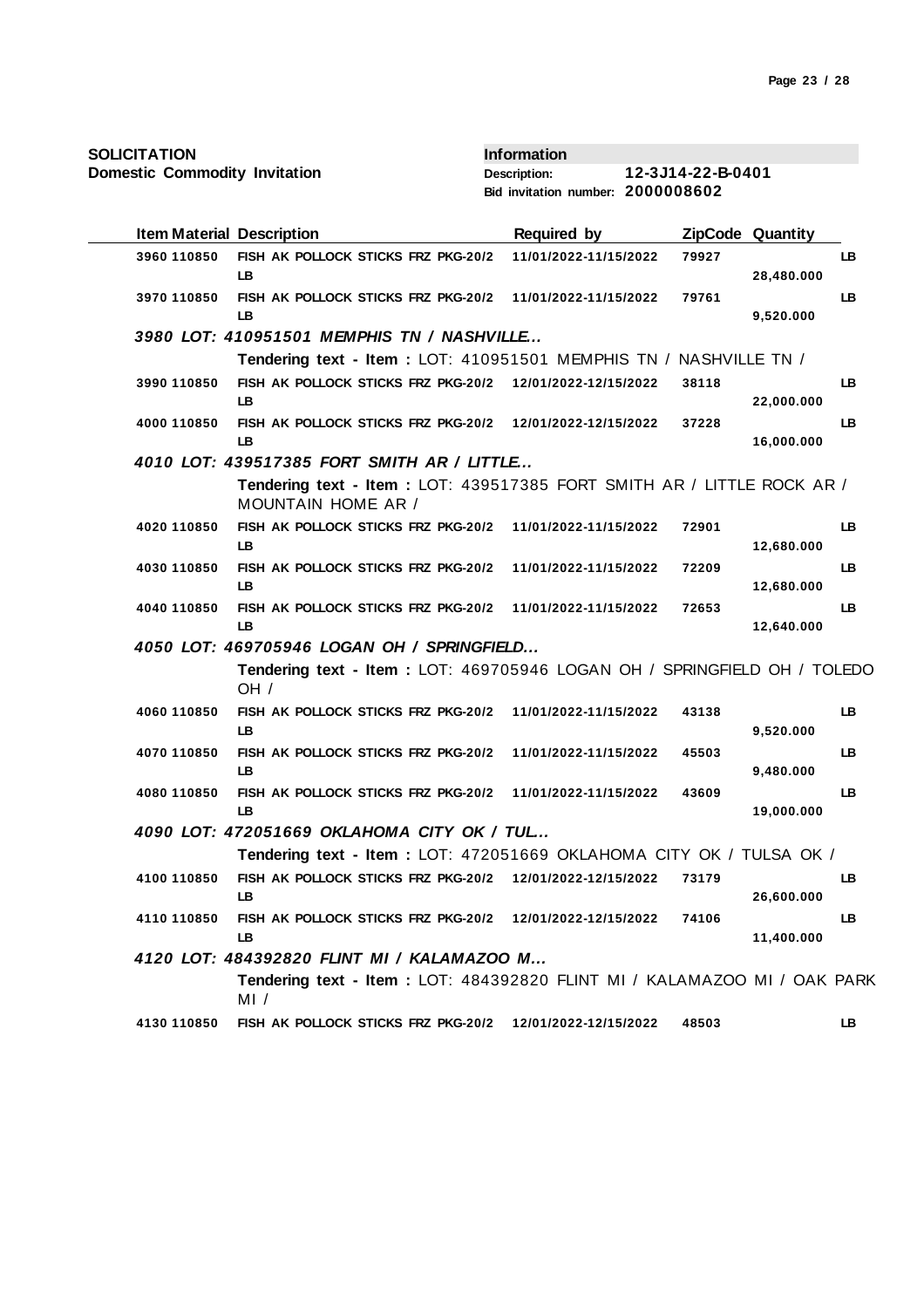| <b>SOLICITATION</b> |  |
|---------------------|--|
|---------------------|--|

| <b>Item Material Description</b> |                                                                                            | <b>Required by</b>    |       | ZipCode Quantity |           |
|----------------------------------|--------------------------------------------------------------------------------------------|-----------------------|-------|------------------|-----------|
|                                  | LB.                                                                                        |                       |       |                  |           |
|                                  |                                                                                            |                       |       | 17,000.000       |           |
| 4140 110850                      | FISH AK POLLOCK STICKS FRZ PKG-20/2<br>LB.                                                 | 12/01/2022-12/15/2022 | 49001 | 9,480.000        | LB        |
| 4150 110850                      | FISH AK POLLOCK STICKS FRZ PKG-20/2<br>LB                                                  | 12/01/2022-12/15/2022 | 48237 | 11,520.000       | <b>LB</b> |
|                                  | 4160 LOT: 504776871 SEATTLE WA / SPOKANE WA /                                              |                       |       |                  |           |
| 4170 110850                      | FISH AK POLLOCK STICKS FRZ PKG-20/2<br>LB                                                  | 12/01/2022-12/15/2022 | 98108 | 26,720.000       | LB        |
| 4180 110850                      | FISH AK POLLOCK STICKS FRZ PKG-20/2 12/01/2022-12/15/2022<br><b>LB</b>                     |                       | 99202 | 11,280.000       | LB        |
|                                  | 4190 LOT: 523144432 CHATTANOOGA TN / KINGS                                                 |                       |       |                  |           |
|                                  | Tendering text - Item: LOT: 523144432 CHATTANOOGA TN / KINGSPORT TN /<br>NASHVILLE TN /    |                       |       |                  |           |
| 4200 110850                      | FISH AK POLLOCK STICKS FRZ PKG-20/2<br>LB.                                                 | 11/16/2022-11/30/2022 | 37406 | 14,280.000       | LB        |
| 4210 110850                      | FISH AK POLLOCK STICKS FRZ PKG-20/2<br><b>LB</b>                                           | 11/16/2022-11/30/2022 | 37663 | 12,680.000       | LB        |
| 4220 110850                      | FISH AK POLLOCK STICKS FRZ PKG-20/2<br>LB.                                                 | 11/16/2022-11/30/2022 | 37228 | 11,040.000       | LB        |
|                                  | 4230 LOT: 552246177 OXNARD CA / SANTA MARI                                                 |                       |       |                  |           |
|                                  | Tendering text - Item: LOT: 552246177 OXNARD CA / SANTA MARIA CA /                         |                       |       |                  |           |
| 4240 110850                      | FISH AK POLLOCK STICKS FRZ PKG-20/2<br>LB.                                                 | 12/01/2022-12/15/2022 | 93030 | 19,000.000       | LB        |
| 4250 110850                      | FISH AK POLLOCK STICKS FRZ PKG-20/2<br><b>LB</b>                                           | 12/01/2022-12/15/2022 | 93455 | 19,000.000       | LB        |
|                                  | 4260 LOT: 564994066 BETHEL HEIGHTS AR / JO                                                 |                       |       |                  |           |
|                                  | Tendering text - Item: LOT: 564994066 BETHEL HEIGHTS AR / JONESBORO AR /<br>TEXARKANA AR / |                       |       |                  |           |
| 4270 110850                      | FISH AK POLLOCK STICKS FRZ PKG-20/2<br>LB                                                  | 11/01/2022-11/15/2022 | 72764 | 12,680.000       | LB        |
| 4280 110850                      | FISH AK POLLOCK STICKS FRZ PKG-20/2<br><b>LB</b>                                           | 11/01/2022-11/15/2022 | 72404 | 12,680.000       | LB        |
| 4290 110850                      | FISH AK POLLOCK STICKS FRZ PKG-20/2<br>LB                                                  | 11/01/2022-11/15/2022 | 71854 | 12,640.000       | LB        |
|                                  | 4300 LOT: 619517094 BENTON HARBOR MI / OAK                                                 |                       |       |                  |           |
|                                  | Tendering text - Item: LOT: 619517094 BENTON HARBOR MI / OAK PARK MI /<br>TAYLOR MI /      |                       |       |                  |           |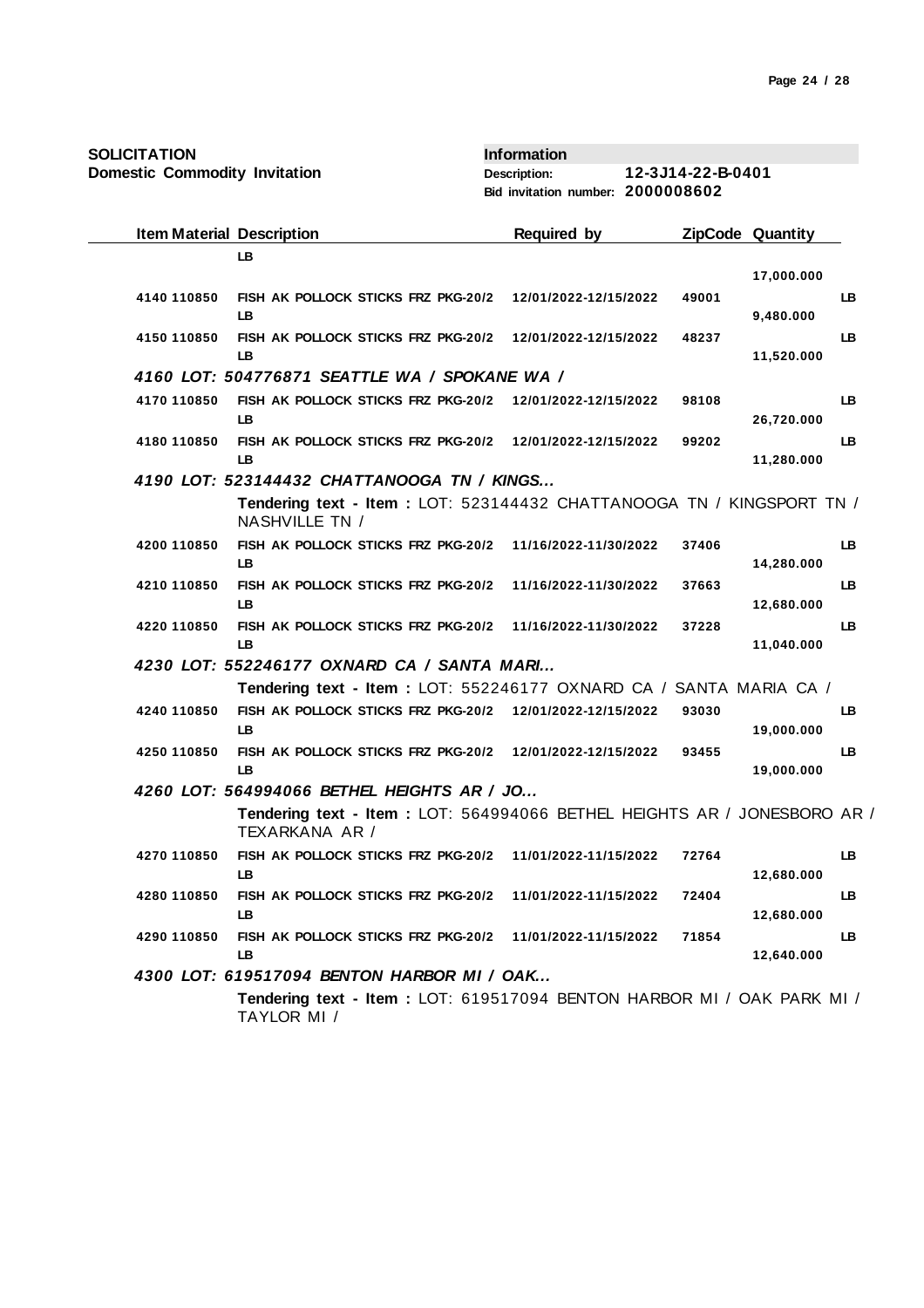| <b>Item Material Description</b> |                                                                                    | <b>Required by</b>    |       | ZipCode Quantity |    |
|----------------------------------|------------------------------------------------------------------------------------|-----------------------|-------|------------------|----|
| 4310 110850                      | FISH AK POLLOCK STICKS FRZ PKG-20/2<br>LB.                                         | 01/01/2023-01/15/2023 | 49022 | 9,480.000        | LB |
| 4320 110850                      | FISH AK POLLOCK STICKS FRZ PKG-20/2<br>LB                                          | 01/01/2023-01/15/2023 | 48237 | 13,680.000       | LB |
| 4330 110850                      | FISH AK POLLOCK STICKS FRZ PKG-20/2<br>LB                                          | 01/01/2023-01/15/2023 | 48180 | 14,840.000       | LB |
|                                  | 4340 LOT: 628351831 MEMPHIS TN / NASHVILLE                                         |                       |       |                  |    |
|                                  | Tendering text - Item: LOT: 628351831 MEMPHIS TN / NASHVILLE TN /                  |                       |       |                  |    |
| 4350 110850                      | FISH AK POLLOCK STICKS FRZ PKG-20/2 01/16/2023-01/31/2023<br>LB                    |                       | 38118 | 17,800.000       | LB |
| 4360 110850                      | FISH AK POLLOCK STICKS FRZ PKG-20/2<br>LB                                          | 01/16/2023-01/31/2023 | 37228 | 20,200.000       | LB |
|                                  | 4370 LOT: 629867955 FARGO ND / SIOUX FALLS                                         |                       |       |                  |    |
|                                  | Tendering text - Item: LOT: 629867955 FARGO ND / SIOUX FALLS SD /                  |                       |       |                  |    |
| 4380 110850                      | FISH AK POLLOCK STICKS FRZ PKG-20/2 12/01/2022-12/15/2022<br><b>LB</b>             |                       | 58102 | 19,000.000       | LB |
| 4390 110850                      | FISH AK POLLOCK STICKS FRZ PKG-20/2 12/01/2022-12/15/2022<br>LB                    |                       | 57104 | 19,000.000       | LB |
|                                  | 4400 LOT: 643655197 COMSTOCK PARK MI / FLI                                         |                       |       |                  |    |
|                                  | Tendering text - Item: LOT: 643655197 COMSTOCK PARK MI / FLINT MI /<br>TAYLOR MI / |                       |       |                  |    |
| 4410 110850                      | FISH AK POLLOCK STICKS FRZ PKG-20/2<br><b>LB</b>                                   | 12/01/2022-12/15/2022 | 49321 | 12,520.000       | LB |
| 4420 110850                      | FISH AK POLLOCK STICKS FRZ PKG-20/2<br>LB.                                         | 12/01/2022-12/15/2022 | 48507 | 9,480.000        | LB |
| 4430 110850                      | FISH AK POLLOCK STICKS FRZ PKG-20/2<br>LB.                                         | 12/01/2022-12/15/2022 | 48180 | 16,000.000       | LB |
|                                  | 4440 LOT: 659876356 DAVENPORT IA / DES MOI                                         |                       |       |                  |    |
|                                  | Tendering text - Item : LOT: 659876356 DAVENPORT IA / DES MOINES IA /              |                       |       |                  |    |
| 4450 110850                      | FISH AK POLLOCK STICKS FRZ PKG-20/2 12/01/2022-12/15/2022<br>LB.                   |                       | 52802 | 15,840.000       | LB |
| 4460 110850                      | FISH AK POLLOCK STICKS FRZ PKG-20/2<br>LB                                          | 12/01/2022-12/15/2022 | 50316 | 22,160.000       | LB |
|                                  | 4470 LOT: 675651308 PROVIDENCE RI / BARRE                                          |                       |       |                  |    |
|                                  | Tendering text - Item : LOT: 675651308 PROVIDENCE RI / BARRE VT /                  |                       |       |                  |    |
| 4480 110850                      | FISH AK POLLOCK STICKS FRZ PKG-20/2<br>LВ                                          | 01/01/2023-01/15/2023 | 02907 | 19,000.000       | LB |
| 4490 110850                      | FISH AK POLLOCK STICKS FRZ PKG-20/2                                                | 01/01/2023-01/15/2023 | 05641 |                  | LB |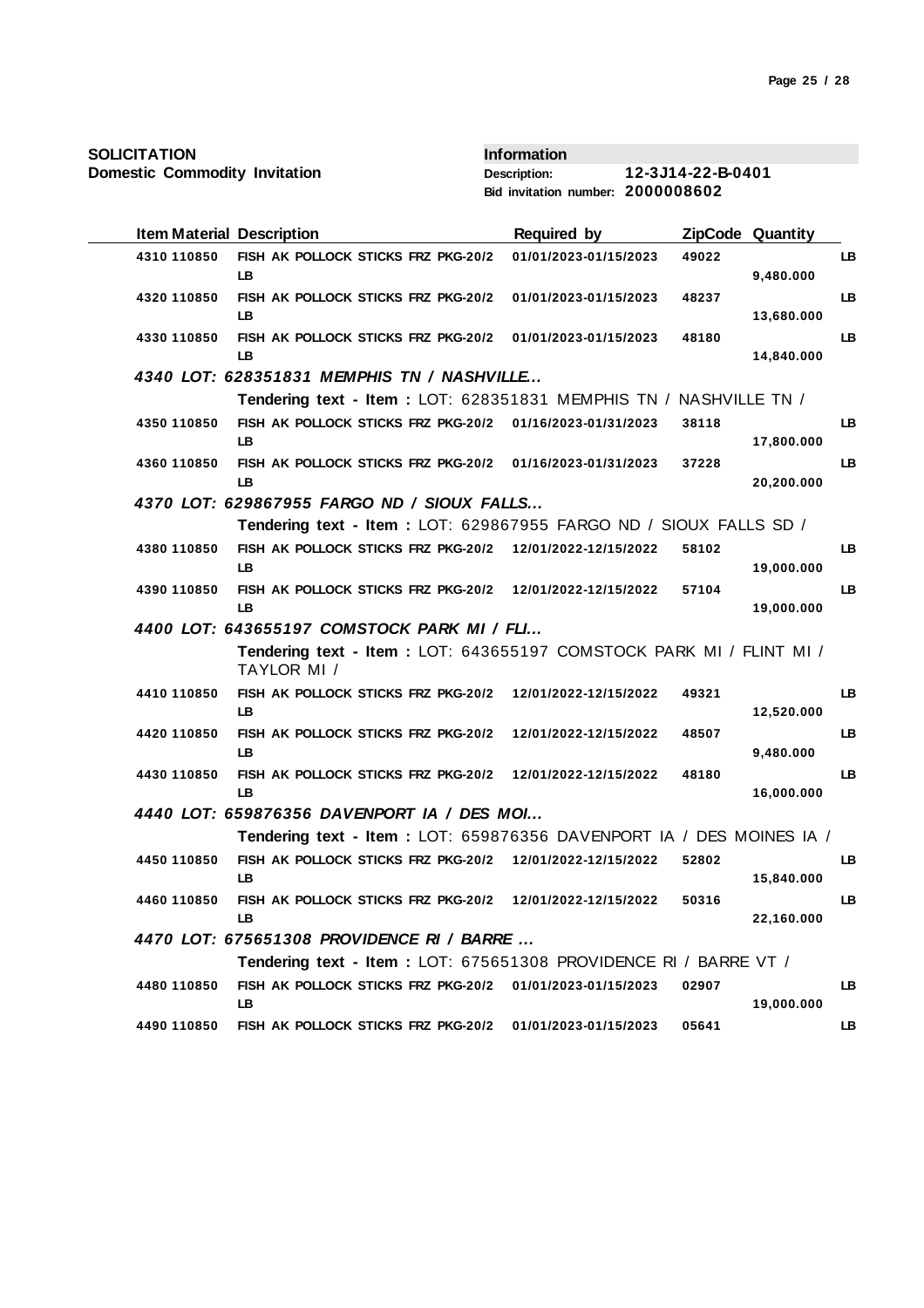| <b>SOLICITATION</b> |  |
|---------------------|--|
|---------------------|--|

| <b>SOLICITATION</b>                  |                                                                        | <b>Information</b>                |                   |                         |
|--------------------------------------|------------------------------------------------------------------------|-----------------------------------|-------------------|-------------------------|
| <b>Domestic Commodity Invitation</b> |                                                                        | <b>Description:</b>               | 12-3J14-22-B-0401 |                         |
|                                      |                                                                        | Bid invitation number: 2000008602 |                   |                         |
|                                      | <b>Item Material Description</b>                                       | <b>Required by</b>                |                   | <b>ZipCode Quantity</b> |
|                                      | LB                                                                     |                                   |                   |                         |
|                                      | 4500 LOT: 675742086 ALEXANDRIA LA / MONROE                             |                                   |                   | 19,000.000              |
|                                      | Tendering text - Item: LOT: 675742086 ALEXANDRIA LA / MONROE LA /      |                                   |                   |                         |
| 4510 110850                          | FISH AK POLLOCK STICKS FRZ PKG-20/2<br>LB                              | 01/16/2023-01/31/2023             | 71301             | LB.<br>19,000.000       |
| 4520 110850                          | FISH AK POLLOCK STICKS FRZ PKG-20/2 01/16/2023-01/31/2023<br>LB        |                                   | 71203             | LB<br>19,000.000        |
|                                      | 4530 LOT: 745090723 AUSTIN TX / CORPUS CHR                             |                                   |                   |                         |
|                                      | Tendering text - Item: LOT: 745090723 AUSTIN TX / CORPUS CHRISTI TX /  |                                   |                   |                         |
| 4540 110850                          | FISH AK POLLOCK STICKS FRZ PKG-20/2 11/01/2022-11/15/2022<br>LB        |                                   | 78744             | LB.<br>19,000.000       |
| 4550 110850                          | FISH AK POLLOCK STICKS FRZ PKG-20/2<br>LB                              | 11/01/2022-11/15/2022             | 78408             | LB<br>19,000.000        |
|                                      | 4560 LOT: 758669468 LINCOLN NE / OMAHA NE /                            |                                   |                   |                         |
| 4570 110850                          | FISH AK POLLOCK STICKS FRZ PKG-20/2<br>LB                              | 11/16/2022-11/30/2022             | 68521             | LB.<br>9,520.000        |
| 4580 110850                          | FISH AK POLLOCK STICKS FRZ PKG-20/2<br>LB                              | 11/16/2022-11/30/2022             | 68127             | LB<br>28,480.000        |
|                                      | 4590 LOT: 761044861 BATESVILLE MS / JACKSO                             |                                   |                   |                         |
|                                      | Tendering text - Item: LOT: 761044861 BATESVILLE MS / JACKSON MS /     |                                   |                   |                         |
| 4600 110850                          | FISH AK POLLOCK STICKS FRZ PKG-20/2<br>LB                              | 01/01/2023-01/15/2023             | 38606             | LB.<br>9,520.000        |
| 4610 110850                          | FISH AK POLLOCK STICKS FRZ PKG-20/2 01/01/2023-01/15/2023<br>LB        |                                   | 39201             | LB<br>28,480.000        |
|                                      | 4620 LOT: 813309546 LAREDO TX / PHARR TX /                             |                                   |                   |                         |
| 4630 110850                          | FISH AK POLLOCK STICKS FRZ PKG-20/2 11/01/2022-11/15/2022<br>LВ        |                                   | 78040             | LB.<br>19,000.000       |
| 4640 110850                          | FISH AK POLLOCK STICKS FRZ PKG-20/2 11/01/2022-11/15/2022<br>LB        |                                   | 78577             | LB.<br>19,000.000       |
|                                      | 4650 LOT: 820838523 SAN RAFAEL CA / SANTA                              |                                   |                   |                         |
|                                      | Tendering text - Item: LOT: 820838523 SAN RAFAEL CA / SANTA ROSA CA /  |                                   |                   |                         |
| 4660 110850                          | FISH AK POLLOCK STICKS FRZ PKG-20/2 11/01/2022-11/15/2022<br>LВ        |                                   | 94901             | LB.<br>19,000.000       |
| 4670 110850                          | FISH AK POLLOCK STICKS FRZ PKG-20/2<br>LB                              | 11/01/2022-11/15/2022             | 95403             | LB<br>19,000.000        |
|                                      | 4680 LOT: 877134689 AMARILLO TX / LUBBOCK                              |                                   |                   |                         |
|                                      | Tendering text - Item: LOT: 877134689 AMARILLO TX / LUBBOCK TX / PLANO |                                   |                   |                         |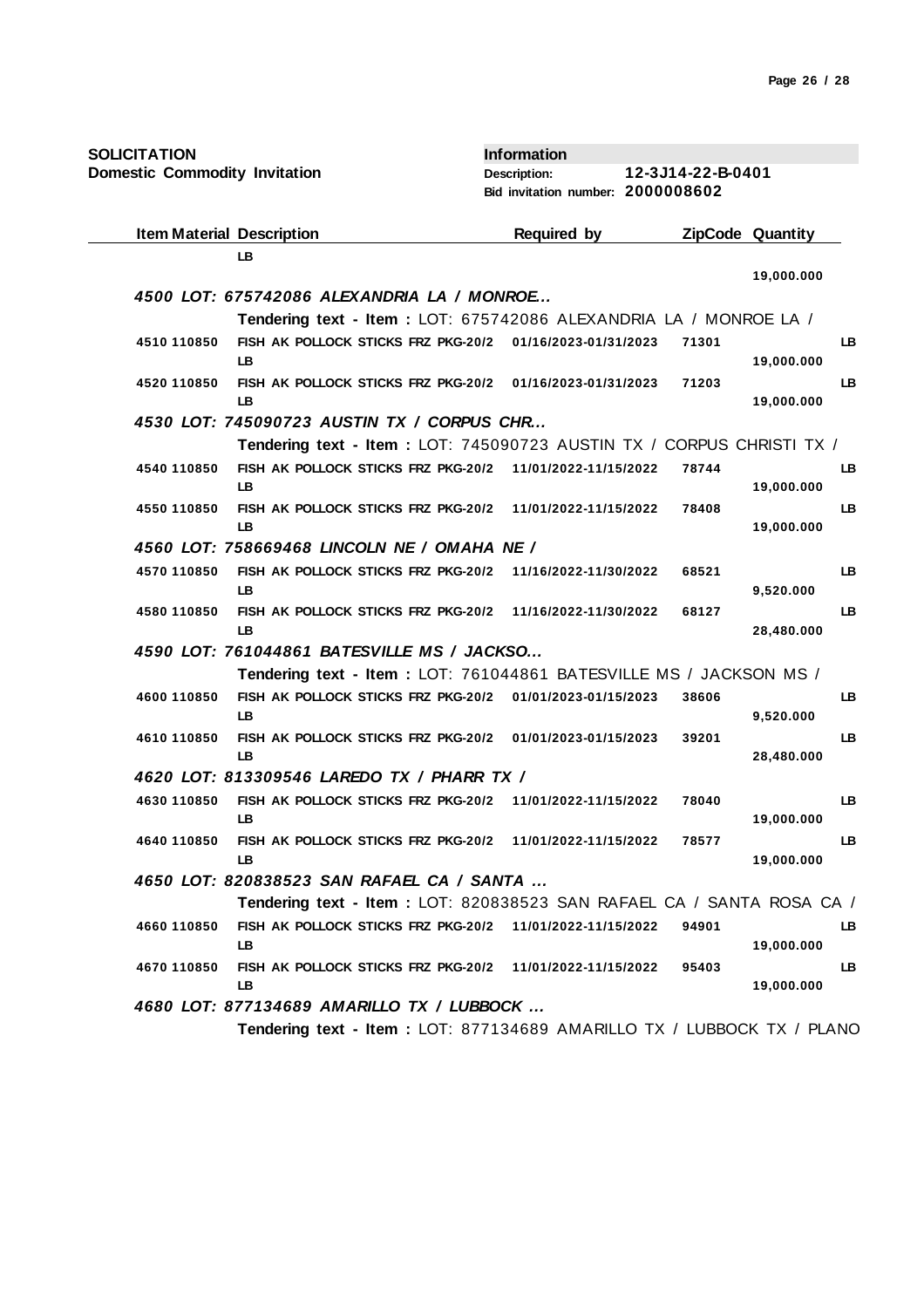| <b>SOLICITATION</b>                  |                                                                                       | <b>Information</b>                |                   |                         |    |
|--------------------------------------|---------------------------------------------------------------------------------------|-----------------------------------|-------------------|-------------------------|----|
| <b>Domestic Commodity Invitation</b> |                                                                                       | <b>Description:</b>               | 12-3J14-22-B-0401 |                         |    |
|                                      |                                                                                       | Bid invitation number: 2000008602 |                   |                         |    |
| <b>Item Material Description</b>     |                                                                                       | <b>Required by</b>                |                   | <b>ZipCode Quantity</b> |    |
|                                      | TX /                                                                                  |                                   |                   |                         |    |
| 4690 110850                          | FISH AK POLLOCK STICKS FRZ PKG-20/2<br>LB                                             | 01/01/2023-01/15/2023             | 79102             | 9,520.000               | LВ |
| 4700 110850                          | FISH AK POLLOCK STICKS FRZ PKG-20/2<br>LB                                             | 01/01/2023-01/15/2023             | 79404             | 19,000.000              | LB |
| 4710 110850                          | FISH AK POLLOCK STICKS FRZ PKG-20/2<br>LB                                             | 01/01/2023-01/15/2023             | 75075             | 9,480.000               | LB |
|                                      | 4720 LOT: 895031328 BEAUMONT TX / HOUSTON                                             |                                   |                   |                         |    |
|                                      | Tendering text - Item: LOT: 895031328 BEAUMONT TX / HOUSTON TX /<br>VICTORIA TX /     |                                   |                   |                         |    |
| 4730 110850                          | FISH AK POLLOCK STICKS FRZ PKG-20/2<br>LB.                                            | 11/01/2022-11/15/2022             | 77705             | 19,000.000              | LB |
| 4740 110850                          | FISH AK POLLOCK STICKS FRZ PKG-20/2<br>LB                                             | 11/01/2022-11/15/2022             | 77029             | 9,480.000               | LB |
| 4750 110850                          | FISH AK POLLOCK STICKS FRZ PKG-20/2<br>LВ                                             | 11/01/2022-11/15/2022             | 77901             | 9,520.000               | LB |
|                                      | 4760 LOT: 898131064 OKLAHOMA CITY OK / TUL                                            |                                   |                   |                         |    |
|                                      | Tendering text - Item: LOT: 898131064 OKLAHOMA CITY OK / TULSA OK /                   |                                   |                   |                         |    |
| 4770 110850                          | FISH AK POLLOCK STICKS FRZ PKG-20/2 11/01/2022-11/15/2022<br>LB.                      |                                   | 73179             | 26,600.000              | LB |
| 4780 110850                          | FISH AK POLLOCK STICKS FRZ PKG-20/2<br>LВ                                             | 11/01/2022-11/15/2022             | 74106             | 11,400.000              | LB |
|                                      | 4790 LOT: 943225730 IMPERIAL CA / INDIO CA /                                          |                                   |                   |                         |    |
| 4800 110850                          | FISH AK POLLOCK STICKS FRZ PKG-20/2<br>LВ                                             | 11/01/2022-11/15/2022             | 92251             | 19,000.000              | LB |
| 4810 110850                          | FISH AK POLLOCK STICKS FRZ PKG-20/2<br>LB                                             | 11/01/2022-11/15/2022             | 92201             | 19,000.000              | LB |
|                                      | 4820 LOT: 953213559 ANN ARBOR MI / BATTLE                                             |                                   |                   |                         |    |
|                                      | Tendering text - Item : LOT: 953213559 ANN ARBOR MI / BATTLE CREEK MI /<br>FLINT MI / |                                   |                   |                         |    |
| 4830 110850                          | FISH AK POLLOCK STICKS FRZ PKG-20/2<br>LB                                             | 11/01/2022-11/15/2022             | 48105             | 7,600.000               | LB |
| 4840 110850                          | FISH AK POLLOCK STICKS FRZ PKG-20/2<br>LB.                                            | 11/01/2022-11/15/2022             | 49037             | 10,600.000              | LB |
| 4850 110850                          | FISH AK POLLOCK STICKS FRZ PKG-20/2<br>LB.                                            | 11/01/2022-11/15/2022             | 48503             | 19,800.000              | LB |
|                                      | 4860 LOT: 983280418 OKLAHOMA CITY OK / TUL                                            |                                   |                   |                         |    |
|                                      | Tendering text - Item : LOT: 983280418 OKLAHOMA CITY OK / TULSA OK /                  |                                   |                   |                         |    |